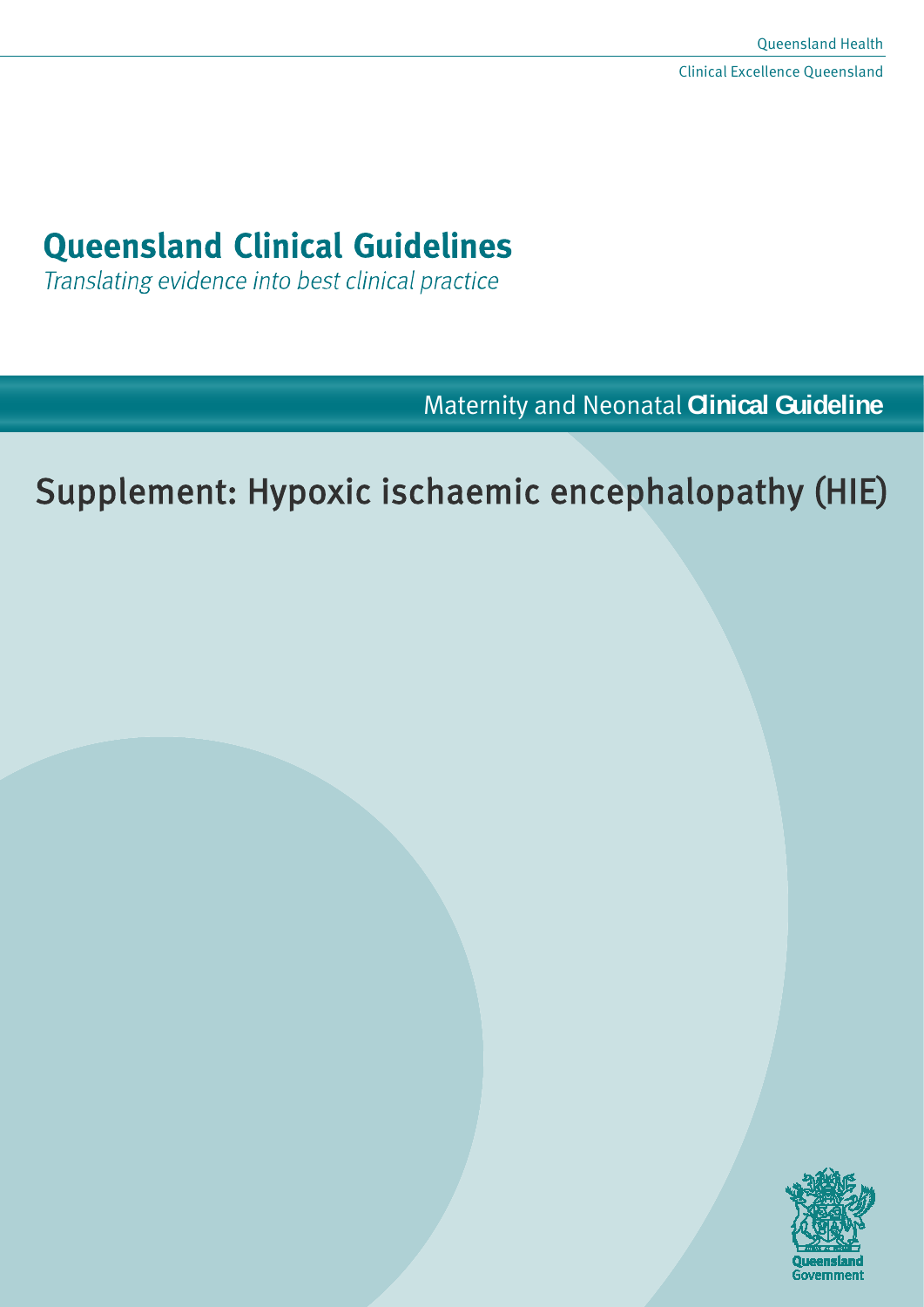#### **Table of Contents**

| $\mathbf{1}$   |  |
|----------------|--|
| 1.1            |  |
| 1.2            |  |
| 1.3            |  |
| 1.4            |  |
| $\overline{2}$ |  |
| 2.1            |  |
| 2.2            |  |
| 2.3            |  |
| 2.4            |  |
| 2.4.1          |  |
| 2.5            |  |
| 2.6            |  |
| 2.7            |  |
| 3 <sup>7</sup> |  |
| 3.1            |  |
| $\overline{4}$ |  |
| 4.1            |  |
| 4.2            |  |
| 4.3            |  |
| 4.3.1          |  |
| 4.3.2          |  |
| 4.3.3          |  |
| 4.4            |  |
| 4.5            |  |
| 4.6            |  |
|                |  |

#### **List of Tables**

© State of Queensland (Queensland Health) 2021



This work is licensed under a Creative Commons Attribution-NonCommercial-NoDerivatives V4.0 International licence. In essence, you are free to copy and<br>communicate the work in its current form for non-commercial purposes,

For further information contact Queensland Clinical Guidelines, RBWH Post Office, Herston Qld 4029, email Guidelines@health.qld.gov.au, For permissions<br>beyond the scope of this licence contact: Intellectual Property Office ip\_officer@health.qld.gov.au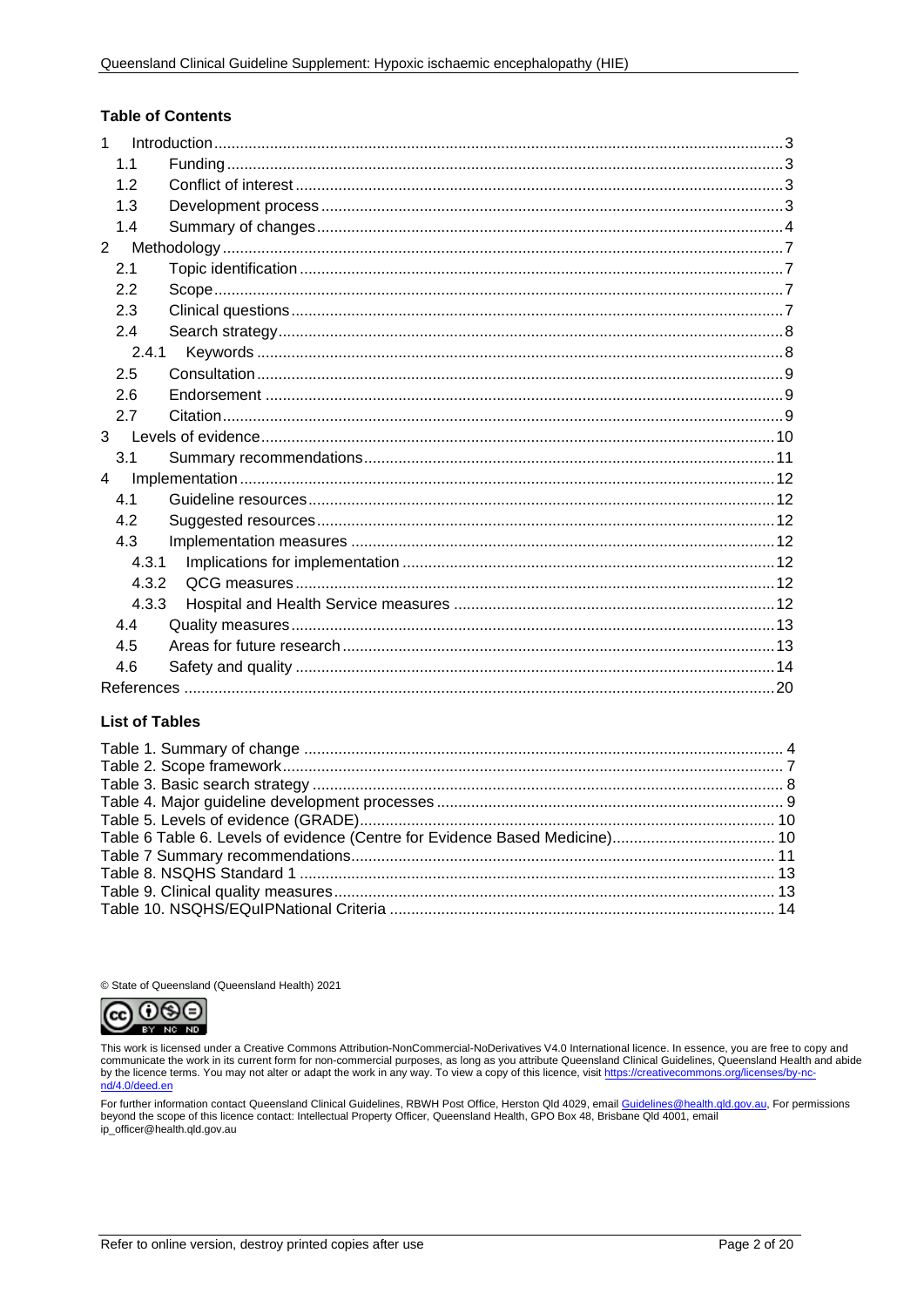# <span id="page-2-0"></span>**1 Introduction**

This document is a supplement to the Queensland Clinical Guideline (QCG) *Hypoxic ischaemic encephalopathy (HIE).* It provides supplementary information regarding guideline development, makes summary recommendations, suggests measures to assist implementation and quality activities and summarises changes (if any) to the guideline since original publication. Refer to the guideline for abbreviations, acronyms, flow charts and acknowledgements.

# <span id="page-2-1"></span>**1.1 Funding**

The development of this guideline was funded by Healthcare Improvement Unit, Queensland Health. Consumer representatives were paid a standard fee. Other working party members participated on a voluntary basis.

### <span id="page-2-2"></span>**1.2 Conflict of interest**

Declarations of conflict of interest were sought from working party members as per the Queensland Clinical Guidelines *[Conflict of Interest](http://www.health.qld.gov.au/qcg/development#coi)* statement. No conflict of interest was identified.

#### <span id="page-2-3"></span>**1.3 Development process**

This version of the guideline followed the QCG *[Peer review](https://www.health.qld.gov.au/qcg/development)* process.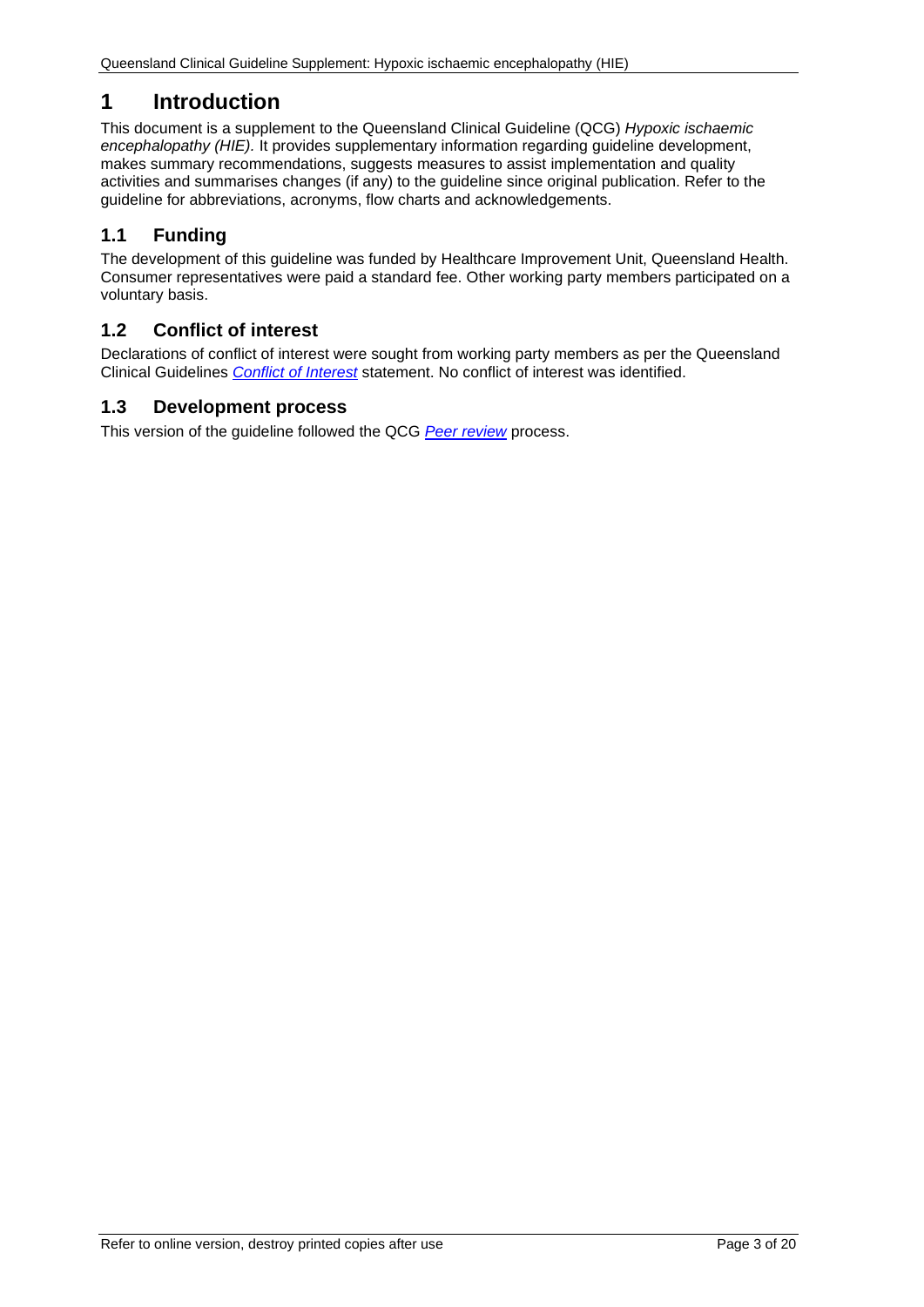#### **1.4 Summary of changes**

Consider section break and landscape orientation

Queensland clinical guidelines are reviewed every 5 years or earlier if significant new evidence emerges. [Table 1](#page-3-2) provides a summary of changes made to the guidelines since original publication.

<span id="page-3-2"></span>Table 1. Summary of change

<span id="page-3-1"></span><span id="page-3-0"></span>

| <b>Publication date</b><br>Endorsed by:                                                  | <b>Identifier</b> | Summary of major change                                                                                                                                                                                                                    |  |
|------------------------------------------------------------------------------------------|-------------------|--------------------------------------------------------------------------------------------------------------------------------------------------------------------------------------------------------------------------------------------|--|
| <b>Month Year</b>                                                                        | NN1005.11-V1-R13  | First publication                                                                                                                                                                                                                          |  |
| 6/05/2010                                                                                | NN1005.11-V1-R13  | First publication                                                                                                                                                                                                                          |  |
| 13/05/2010                                                                               | NN1005.11-V2-R13  | IV Dextrose reworded to IV Glucose                                                                                                                                                                                                         |  |
| 22/08/2011                                                                               | MN10.11-V3-R15    | New website. Name and format updates                                                                                                                                                                                                       |  |
| 26/10/2011                                                                               | MN10.11-V4-R15    | Appendix D: Anticonvulsant therapy deleted. Reference to Queensland Maternity and Neonatal Clinical Guideline<br>Neonatal Seizures added                                                                                                   |  |
| 2/03/2016<br>Statewide Maternity and<br><b>Neonatal Clinical Network</b><br>(Queensland) | MN16.11-V5-R21    | First full review of original publication<br>Removed sections on general medical neonatal intensive care management<br>Flow charts added<br>Inclusion criteria for therapeutic hypothermia amended<br>First Guideline Supplement published |  |
| 16/03/2016                                                                               | MN16.11-V6-R21    | Flow chart: Criteria for therapeutic hypothermia (cooling): "pH ≤ 7.00" amended to "pH <7.00"                                                                                                                                              |  |
| 4/8/2017                                                                                 | MN17.11-V7-R21    | Amendments to reference list (typos)<br>Format of medications updated (not capitalised)<br>Table 11 Temperature monitoring using axillary temperature and frequency clarified/reworded<br>Appendix D amended to align with Table 11        |  |
| 10/01/2018                                                                               | MN17.11-V8-R21    | • Checklist for therapeutic hypothermia (page 3) : re-ordered criteria.<br>Assessment of encephalopathy severity (page 4): Added assessment codes for normal and not applicable.<br>$\bullet$<br>Added space to record time of assessment. |  |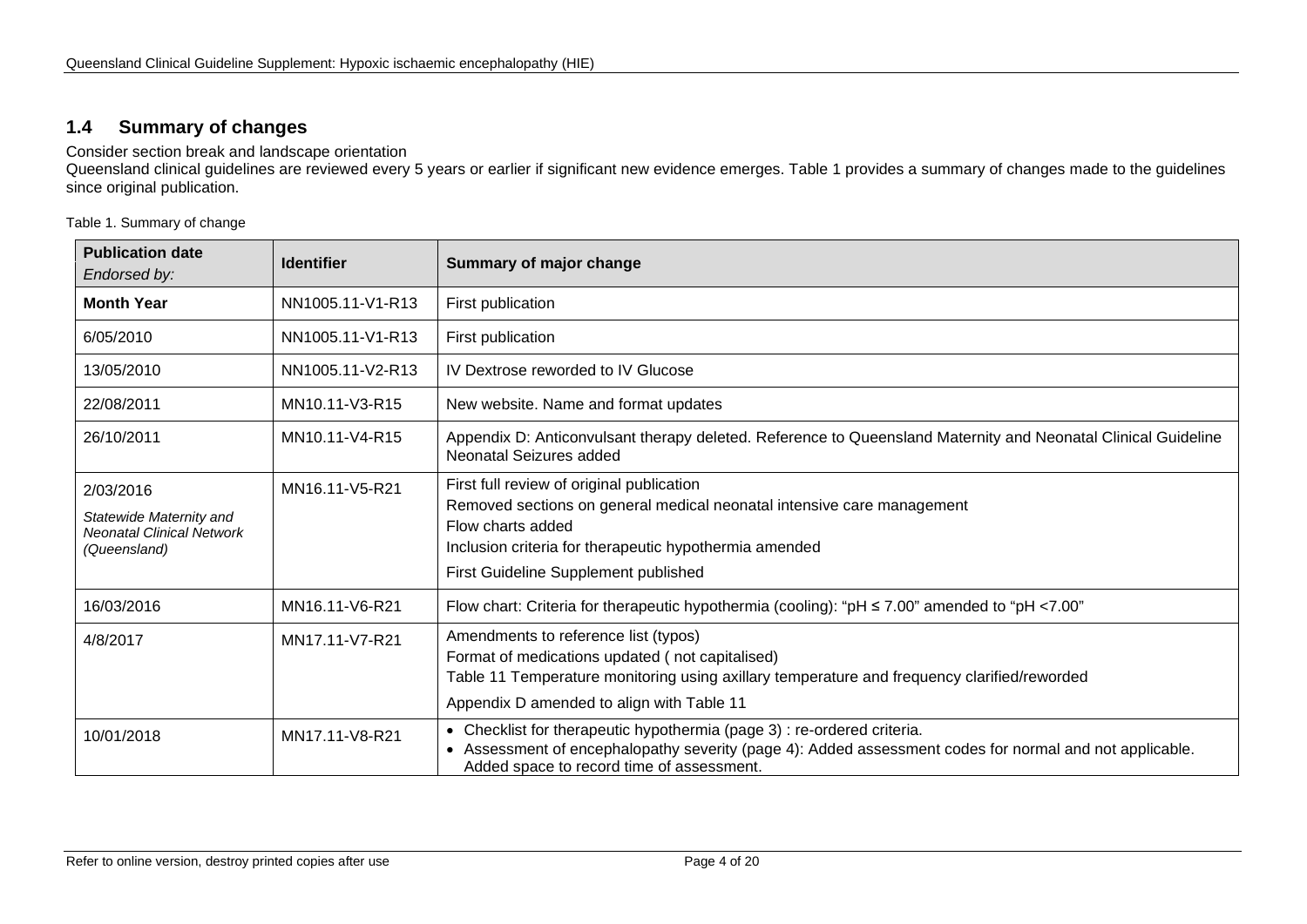| <b>Publication date</b><br>Endorsed by:                                                                                | <b>Identifier</b> | Summary of major change                                                                                                                                                                                                                                                                                                                                                                                                                                                                                                                                                                                                                                                                                                                                                                                                                                                                                                                                                                                                                                                                                                                                                                                                                                                         |  |  |
|------------------------------------------------------------------------------------------------------------------------|-------------------|---------------------------------------------------------------------------------------------------------------------------------------------------------------------------------------------------------------------------------------------------------------------------------------------------------------------------------------------------------------------------------------------------------------------------------------------------------------------------------------------------------------------------------------------------------------------------------------------------------------------------------------------------------------------------------------------------------------------------------------------------------------------------------------------------------------------------------------------------------------------------------------------------------------------------------------------------------------------------------------------------------------------------------------------------------------------------------------------------------------------------------------------------------------------------------------------------------------------------------------------------------------------------------|--|--|
|                                                                                                                        |                   | Change requested by clinician. Supports clarity of therapeutic hypothermia criteria and documentation of Modified<br>Sarnat assessment.                                                                                                                                                                                                                                                                                                                                                                                                                                                                                                                                                                                                                                                                                                                                                                                                                                                                                                                                                                                                                                                                                                                                         |  |  |
| February 2018                                                                                                          | MN16.11-V9-R21    | • Change initiated by clinician to improve clarity around current evidence for therapeutic cooling criteria<br>• Checklist for therapeutic hypothermia amended<br>o Removed statement about criteria with limited evidence<br>o Added standard criteria for cooling to checklist<br>Base deficit changed to base excess throughout document.<br>$\bullet$<br>• Description of base excess units of measure changed throughout document<br>$\circ$ From $\geq$ minus 12 mmol/L '<br>To 'equal to or worse than minus 12 mmol/L'                                                                                                                                                                                                                                                                                                                                                                                                                                                                                                                                                                                                                                                                                                                                                  |  |  |
| December 2021<br><b>QCG Steering Committee</b><br>Statewide Maternity and<br><b>Neonatal Clinical Network</b><br>(Qld) | MN21.11-V10-R26   | Peer review<br><b>Flowcharts:</b><br>• Updated in line with content amendments<br><b>Sections amended</b><br>• 3.1 Signs of HIE/diagnostic criteria<br>o Table 5 Summary of signs-added clinical features; placental and cord findings; paired cord blood gas<br>• 3.2 Investigations: added information about cord blood gas, and LFT and renal function tests<br>3.5 Staging criteria: added about longer term outcomes after mild (stage 1) HIE<br>• 4 Therapeutic hypothermia: added introduction and suggest discussing mild HIE with neonatologist regarding<br>suitability for TH<br>• 4.2 New section: Cautions and contraindications<br>• 4.3.2 Assessment and monitoring<br>o Added information about clinical assessment, pathology, Sarnat staging and scoring<br>o From: axilla temperature every 20 minutes to: every 30 minutes<br>• 4.3.3 Supportive care<br>o Blood gas additional information and parameters<br>o Antibiotics refer to NeoMedQ<br>o Added: neurodevelopmental care<br>• 4.4.1 Cooling baby<br>o Added to clinical standards: cooling continues for 72 hours at target temperature with regular temperature<br>monitoring<br>o Option 1 and option 2 relabelled as active cooling servo-controlled or manual<br>• 4.4.2 Care of baby during TH |  |  |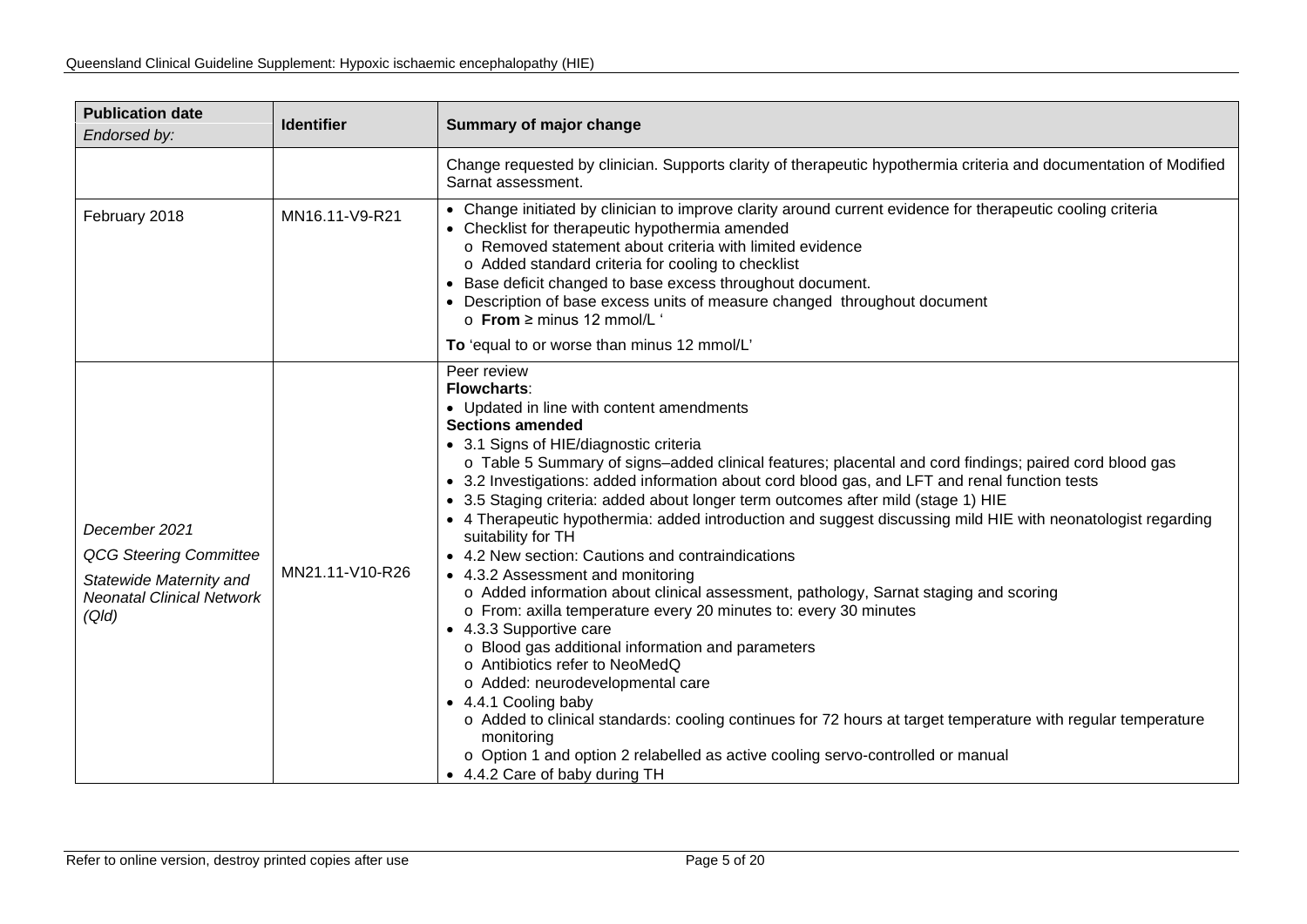| <b>Publication date</b><br>Endorsed by: | <b>Identifier</b> | Summary of major change                                                                                                                                                                                                                                                                                                                                                                                                                                                                                                                                                                                                                                                                                                                                                                                                                                                                                                                                                                                                                                                         |
|-----------------------------------------|-------------------|---------------------------------------------------------------------------------------------------------------------------------------------------------------------------------------------------------------------------------------------------------------------------------------------------------------------------------------------------------------------------------------------------------------------------------------------------------------------------------------------------------------------------------------------------------------------------------------------------------------------------------------------------------------------------------------------------------------------------------------------------------------------------------------------------------------------------------------------------------------------------------------------------------------------------------------------------------------------------------------------------------------------------------------------------------------------------------|
|                                         |                   | o From: paracetamol-preferably administer per rectum to: use with caution and administer intravenously<br>o Midazolam deleted<br>• 4.4.3 Rewarming baby<br>o Additional information about principles of rewarming<br>o Rewarming option 1 and 2 relabelled as cooling and warming mattress<br>o Added document temperature of baby and cot during rewarming<br>o Option 2 (manual) removed as warning would be in tertiary facility with warming mattress available<br>4.6 Adverse effects-new section<br>• 5 Prognosis of HIE<br>o Updated/reworded regarding current outcomes<br>o Additional sections based on assessment for prognosis: 6.1 Clinical; 6.2 Neuroimaging; 6.3<br>Electrophysiology<br>• 6.5 Discharge planning-added to follow up babies with mild HIE<br>• Appendix B Checklist for therapeutic hypothermia: added caveats to criteria for gestation, birth weight and<br>encephalopathy severity<br>• Appendix C Assessment of encephalopathy severity: added seizures to assessment criteria<br>• Minor formatting, changes to flow and references updated |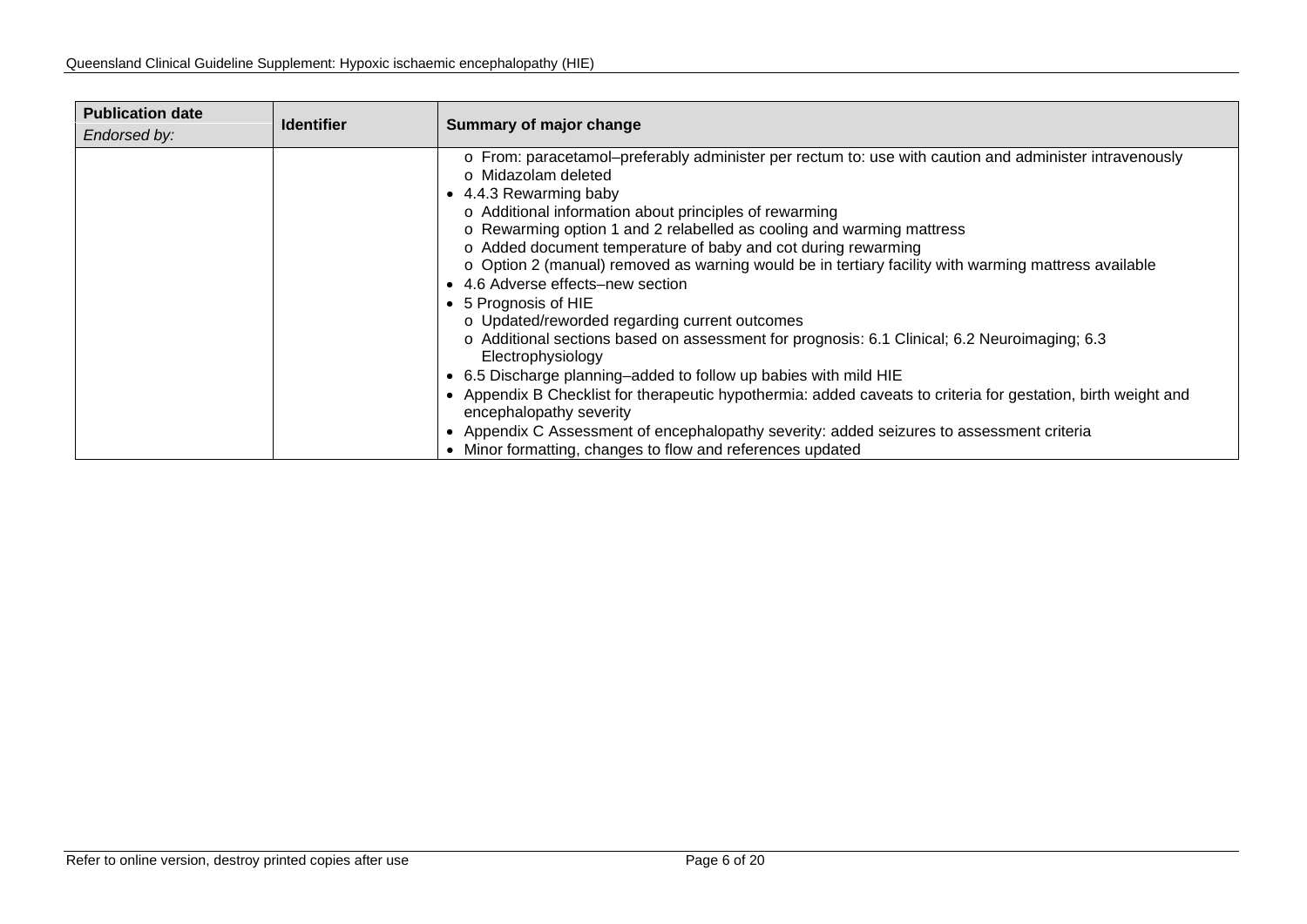# <span id="page-6-0"></span>**2 Methodology**

Queensland Clinical Guidelines (QCG) follows a rigorous process of guideline development. This process was endorsed by the Queensland Health Patient Safety and Quality Executive Committee in December 2009. The guidelines are best described as 'evidence informed consensus guidelines' and draw from the evidence base of existing national and international guidelines and the expert opinion of the working party.

## <span id="page-6-1"></span>**2.1 Topic identification**

The topic was identified as (a priority by the Statewide Maternity and Neonatal Clinical Network) at a (forum in 2009).

## <span id="page-6-2"></span>**2.2 Scope**

<span id="page-6-4"></span>The scope of the guideline was determined using the following framework.

|  |  | Table 2. Scope framework |
|--|--|--------------------------|
|--|--|--------------------------|

| <b>Scope framework</b>                                                                                    |                                                                                                                                                                                   |  |  |  |
|-----------------------------------------------------------------------------------------------------------|-----------------------------------------------------------------------------------------------------------------------------------------------------------------------------------|--|--|--|
| Newborn babies greater than or equal to 35+0 weeks gestational age at risk of<br><b>Population</b><br>HIE |                                                                                                                                                                                   |  |  |  |
| Identify relevant evidence related to:<br><b>Purpose</b><br>Diagnosis, assessment and management of HIE   |                                                                                                                                                                                   |  |  |  |
| Outcome                                                                                                   | Support:<br>Early identification of HIE risk and diagnosis<br>• Accurate assessment and correct diagnosis of HIE<br>Best practice management of HIE including therapeutic cooling |  |  |  |
| <b>Exclusions</b>                                                                                         | Management of:<br>• Neonatal resuscitation<br>Respiratory distress<br>Neonatal seizures<br>Neonatal hypoglycaemia<br>Stabilisation for retrieval                                  |  |  |  |

## <span id="page-6-3"></span>**2.3 Clinical questions**

The following clinical questions were generated to inform the guideline scope and purpose:

- What are the risk factors for HIE?
- How is HIE assessed and identified?
- What is the management of HIE?
- What is the prognosis of HIE?
- What is the best care of parents?
- What is appropriate care and follow-up after discharge?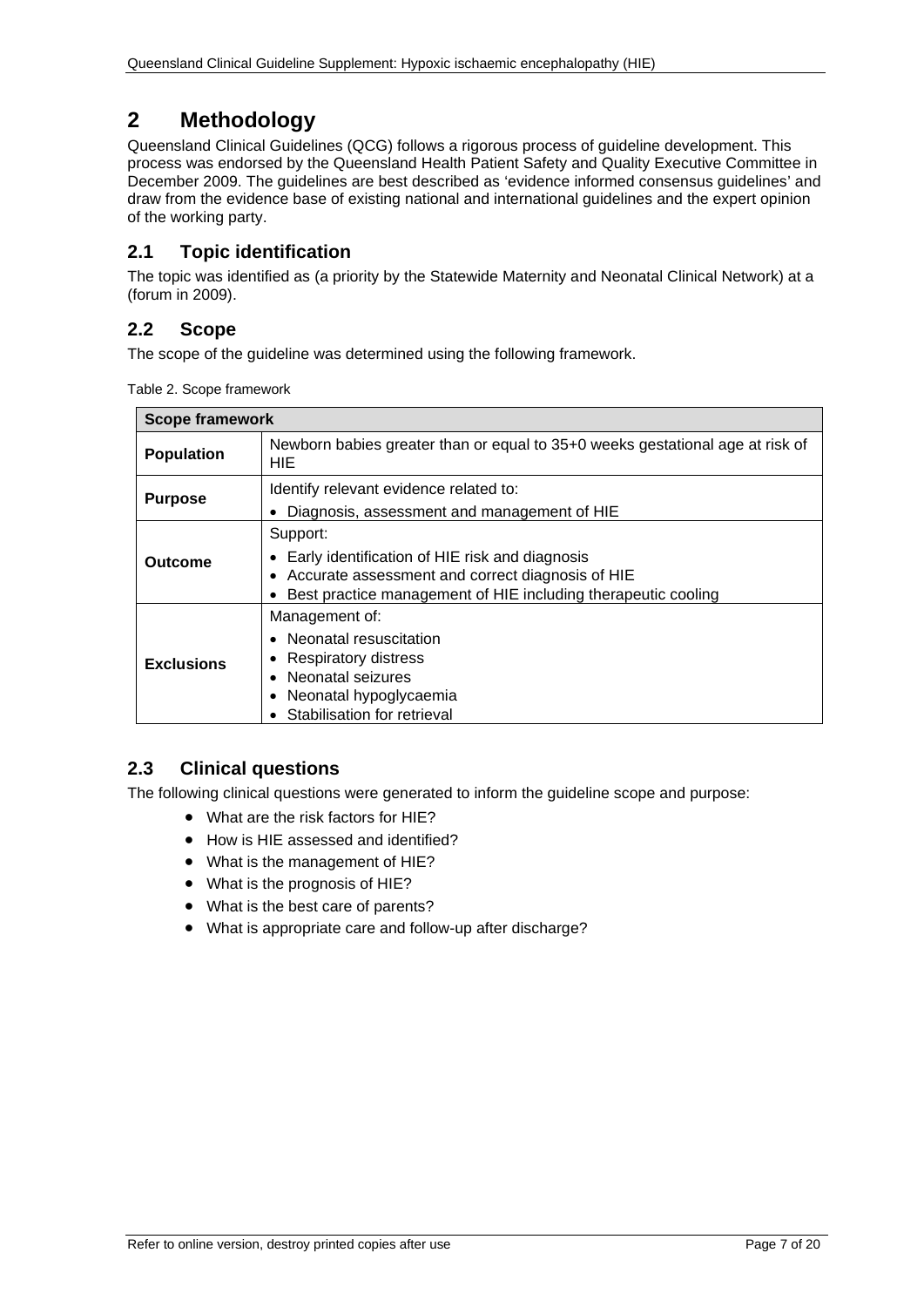#### <span id="page-7-0"></span>**2.4 Search strategy**

A search of the literature was conducted during October 2020–March 2021. A further search was conducted in September 2021. The QCG search strategy is an iterative process that is repeated and amended as guideline development occurs (e.g. if additional areas of interest emerge, areas of contention requiring more extensive review are identified or new evidence is identified). All guidelines are developed using a basic search strategy. This involves both a formal and informal approach.

<span id="page-7-2"></span>

|  |  | Table 3. Basic search strategy |
|--|--|--------------------------------|
|  |  |                                |

| <b>Step</b>      |                                                                                                             | <b>Consideration</b>                                                                                                                                                                                                                                                                                                                                                                                                                                                                                                                               |  |  |
|------------------|-------------------------------------------------------------------------------------------------------------|----------------------------------------------------------------------------------------------------------------------------------------------------------------------------------------------------------------------------------------------------------------------------------------------------------------------------------------------------------------------------------------------------------------------------------------------------------------------------------------------------------------------------------------------------|--|--|
| 1 <sub>1</sub>   | Review clinical guidelines<br>developed by other<br>reputable groups relevant to<br>the clinical speciality | This may include national and/or international guideline<br>writers, professional organisations, government<br>organisations, state based groups.<br>• This assists the guideline writer to identify:<br>o The scope and breadth of what others have found useful<br>for clinicians and informs the scope and clinical question<br>development<br>o Identify resources commonly found in guidelines such as<br>flowcharts, audit criteria and levels of evidence<br>o Identify common search and key terms<br>o Identify common and key references |  |  |
| 2.               | Undertake a foundation<br>search using key search<br>terms                                                  | • Construct a search using common search and key terms<br>identified during Step 1 above<br>• Search the following databases<br>o PubMed<br>o CINAHL<br>o Medline<br>o Cochrane Central Register of Controlled Trials<br>o EBSCO<br>o Embase<br>Studies published in English less than or equal to 5 years<br>previous are reviewed in the first instance. Other years<br>may be searched as are relevant to the topic<br>Save and document the search<br>Add other databases as relevant to the clinical area                                     |  |  |
| 3.               | Develop search word list for<br>each clinical question                                                      | • This may require the development of clinical sub-questions<br>beyond those identified in the initial scope.<br>• Using the foundation search performed at Step 2 as the<br>baseline search framework, refine the search using the<br>specific terms developed for the clinical question<br>• Save and document the search strategy undertaken for<br>each clinical question                                                                                                                                                                      |  |  |
| $\overline{4}$ . | Other search strategies                                                                                     | • Search the reference lists of reports and articles for<br>additional studies<br>• Access other sources for relevant literature<br>o Known resource sites<br>o Internet search engines<br>o Relevant textbooks                                                                                                                                                                                                                                                                                                                                    |  |  |

#### <span id="page-7-1"></span>**2.4.1 Keywords**

The following keywords were used in the basic search strategy: neonat\*, newborn, infant, perinatal, HIE, hypoxic-ischaemic encephalopathy, hypoxi\*, diagnosis, therapeutic hypothermia, cooling, passive cooling, active cooling, hypoxic insult, intrauterine hypoxia, encephalopathy, ischaemic injury, Clinical staging, rewarming, manual cooling, Sarnat criteria, encephalopathy, morbidity, mortality, PPHN, coagulopathy.

Other keywords may have been used for specific aspects of the guideline.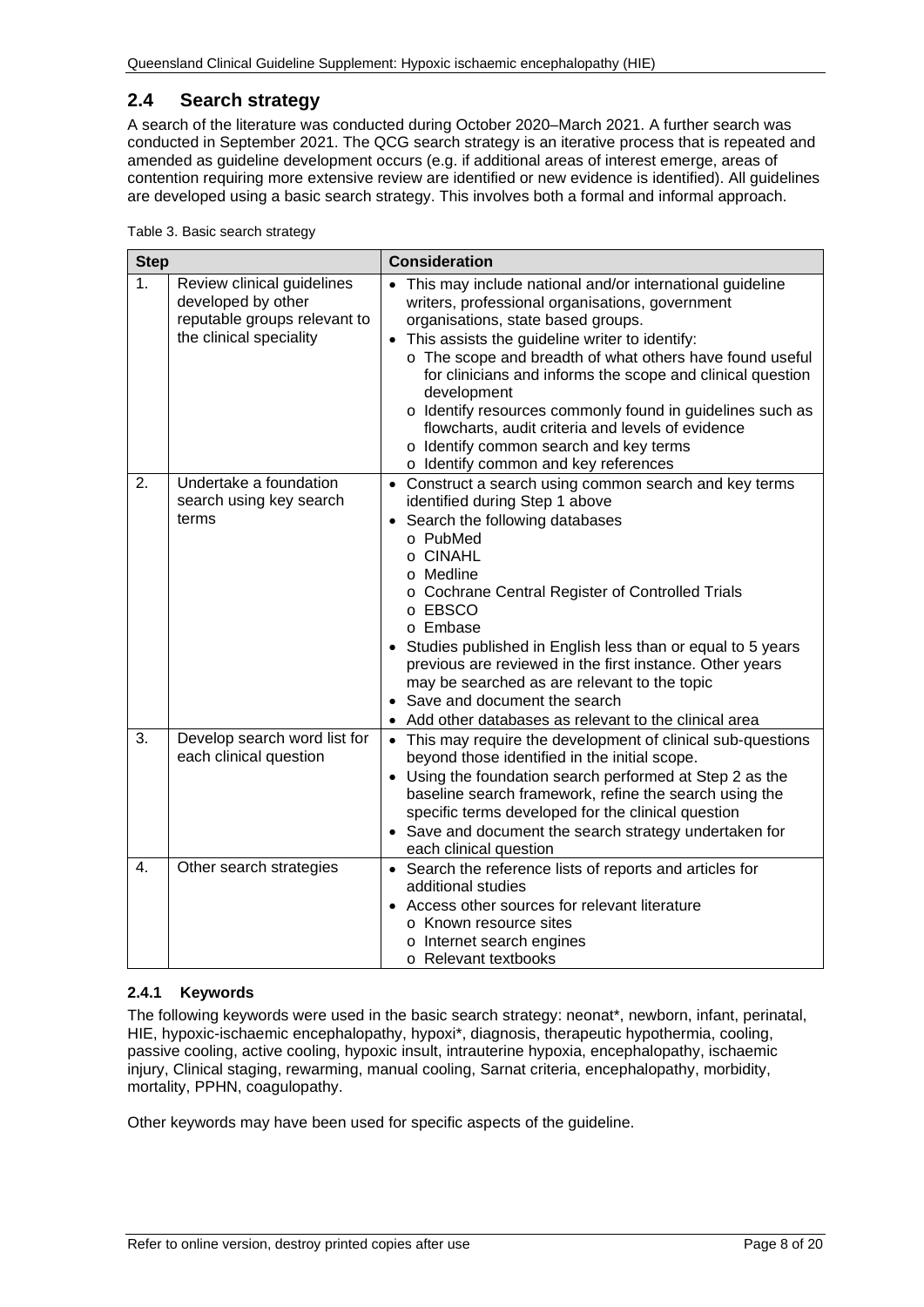## <span id="page-8-0"></span>**2.5 Consultation**

Major consultative and development processes occurred between December 2020 and December 2021.

| <b>Process</b>                     | <b>Activity</b>                                                                                                                                                                                                                                                                                                                                                                                                                                                                                   |  |  |  |
|------------------------------------|---------------------------------------------------------------------------------------------------------------------------------------------------------------------------------------------------------------------------------------------------------------------------------------------------------------------------------------------------------------------------------------------------------------------------------------------------------------------------------------------------|--|--|--|
| Original<br>development            | • Original consultative and development processes occurred between May<br>2015 and July 2015<br>This included formation of a working party and statewide consultation as<br>$\bullet$<br>per usual QCG process<br>A survey of clinician opinion was also conducted<br>$\bullet$                                                                                                                                                                                                                   |  |  |  |
| <b>Decision for peer</b><br>review | • A review of the guideline scope, clinical questions and current literature<br>was undertaken in December 2020<br>No areas of clinical practice change were identified<br>$\bullet$<br>Clinical leads<br>$\bullet$<br>o Reviewed the previous scope and version of the quideline<br>o Reviewed identified areas of clinical practice change<br>o Confirmed aspects of the guideline for update and new inclusions<br>o Reached consensus agreement that a peer review process was<br>appropriate |  |  |  |
| <b>Consultation</b>                | • Expert clinicians and consumer representatives were identified by the<br>clinical leads and invited to peer review the updated guideline in<br>March/April 2021<br>All invited members accepted                                                                                                                                                                                                                                                                                                 |  |  |  |

<span id="page-8-3"></span>

|  | Table 4. Major guideline development processes |  |
|--|------------------------------------------------|--|
|  |                                                |  |

#### <span id="page-8-1"></span>**2.6 Endorsement**

The guideline was endorsed by the:

- Queensland Clinical Guidelines Steering Committee in December 2021
- Statewide Maternity and Neonatal Clinical Network (Queensland) in December 2021

#### <span id="page-8-2"></span>**2.7 Citation**

The recommended citation of Queensland Clinical Guidelines is in the following format:

Queensland Clinical Guidelines. [**Insert Guideline Title**]. Guideline No. [**Insert Guideline Number**]. Queensland Health. [**Insert Year of Publication**]. Available from: [www.health.qld.gov.au/qcg.](http://www.health.qld.gov.au/qcg)

#### **EXAMPLE:**

Queensland Clinical Guidelines. Normal birth. Guideline No. MN17.25-V3-R22. Queensland Health 2017. Available from: [www.health.qld.gov.au/qcg.](http://www.health.qld.gov.au/qcg)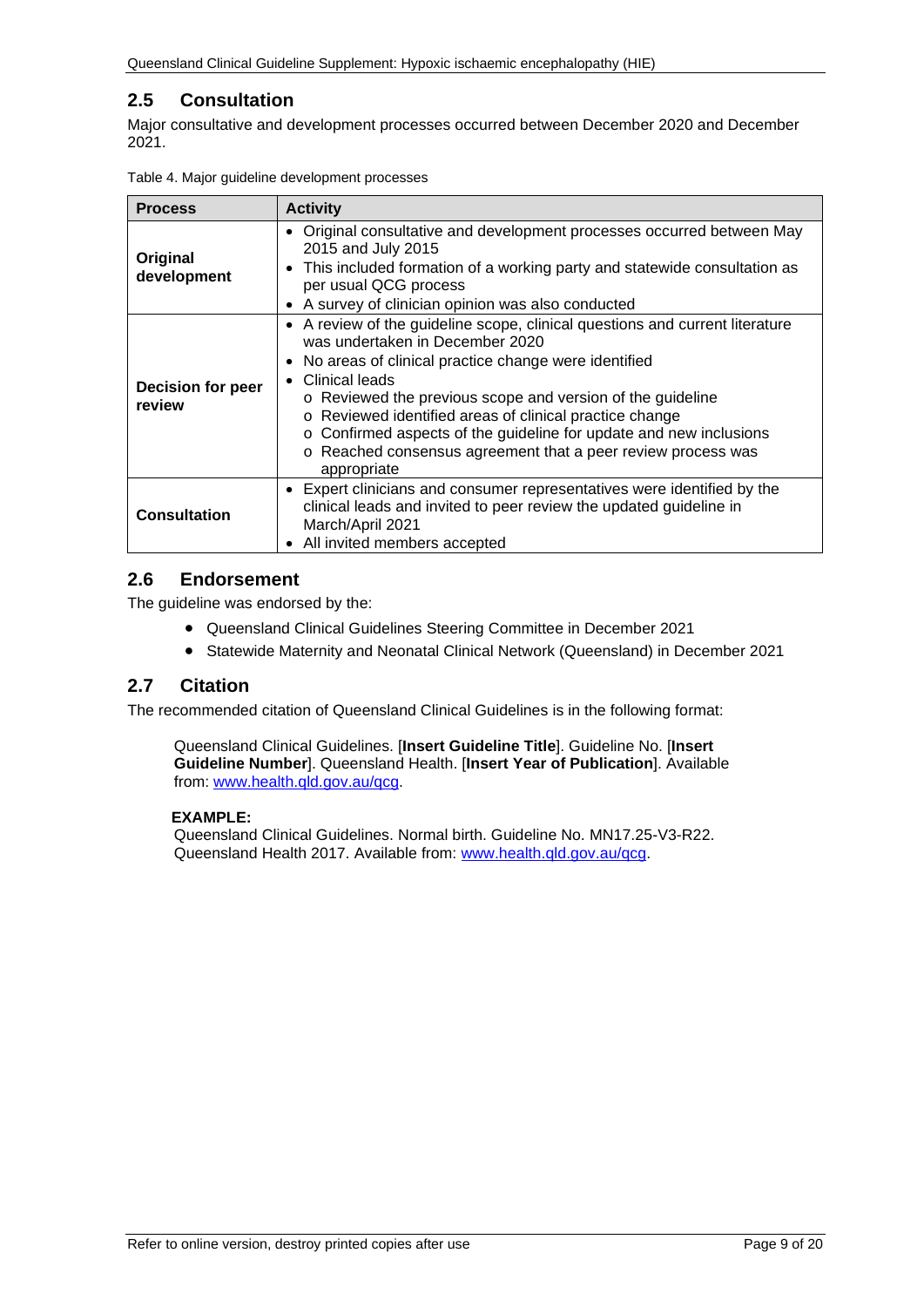# <span id="page-9-0"></span>**3 Levels of evidence**

The levels of evidence identified by the GRADE system were used to inform the summary recommendations.

Note that the 'consensus' definition in [Table 5. Levels of evidence \(GRADE\)](#page-9-1) relates to forms of evidence that are not identified by the GRADE system and/or that arise from the clinical experience of the guideline's clinical lead(s) and working party. Table 6 [Levels of evidence \(Centre for Evidence](#page-9-2)  [Based Medicine\)](#page-9-2) is based on the format developed by Shekelle et al.<sup>1</sup>

<span id="page-9-1"></span>

|  |  | Table 5. Levels of evidence (GRADE) |
|--|--|-------------------------------------|
|  |  |                                     |

| <b>GRADE Levels of evidence</b> |                                                                                                                                                                                                                                                               |  |
|---------------------------------|---------------------------------------------------------------------------------------------------------------------------------------------------------------------------------------------------------------------------------------------------------------|--|
| $1 + +$                         | Evidence obtained from high quality meta-analyses, systematic reviews of<br>RCTs, or RCTs with a very low risk of bias.                                                                                                                                       |  |
| 1+                              | Evidence obtained from well conducted meta-analyses, systematic<br>reviews<br>of RCTs, or RCTs with a low risk of bias.                                                                                                                                       |  |
|                                 | Evidence obtained from meta-analyses, systematic reviews or RCTs, or<br><b>RCTs</b><br>with a high risk of bias.                                                                                                                                              |  |
| $2 + +$                         | Evidence obtained from high quality systematic reviews of case-control or<br>cohort studies or high quality case-control or cohort studies with a<br>very low risk of confounding, bias, or chance and a high probability that<br>the relationship is causal. |  |
| $2+$                            | Evidence obtained from well conducted case-control or cohort studies<br>with<br>a low risk of confounding, bias, or chance and a moderate probability that<br>the relationship is causal.                                                                     |  |
| 2-                              | Evidence obtained from case-control or cohort studies with a high risk of<br>confounding, bias, or chance and a significant risk that the relationship is<br>not causal.                                                                                      |  |
| 3                               | Evidence obtained from non-analytic studies, e.g. case reports, case<br>series.                                                                                                                                                                               |  |
| 4                               | Expert opinion.                                                                                                                                                                                                                                               |  |
| <b>Consensus</b>                | Agreement between clinical lead, working party and other clinical experts.                                                                                                                                                                                    |  |

<span id="page-9-2"></span>Table 6 Table 6. Levels of evidence (Centre for Evidence Based Medicine)

| <b>Category of</b><br>evidence       | <b>Description</b>                                                                                                       |
|--------------------------------------|--------------------------------------------------------------------------------------------------------------------------|
| la                                   | Evidence for meta-analysis of randomised controlled trials                                                               |
| lb                                   | Evidence from at least one randomised controlled trial                                                                   |
| <b>Ila</b>                           | Evidence from at least one controlled study without randomisation                                                        |
| <b>IIb</b>                           | From at least one other type of quasi-experimental study                                                                 |
| Ш                                    | From non-experimental descriptive studies, such as comparative studies,<br>correlation studies, and case-control studies |
| IV                                   | Evidence from expert committee reports or opinions or clinical experience<br>of respected authorities, or both           |
| <b>Strength of</b><br>recommendation |                                                                                                                          |
| А                                    | Directly based on category I evidence                                                                                    |
| в                                    | Directly based on category II evidence or extrapolated recommendation<br>from category I evidence                        |
| С                                    | Directly based on category III evidence or extrapolated recommendation<br>from category I or II evidence                 |
| D                                    | Directly based on category IV evidence or extrapolated recommendation<br>from category I, II or III evidence             |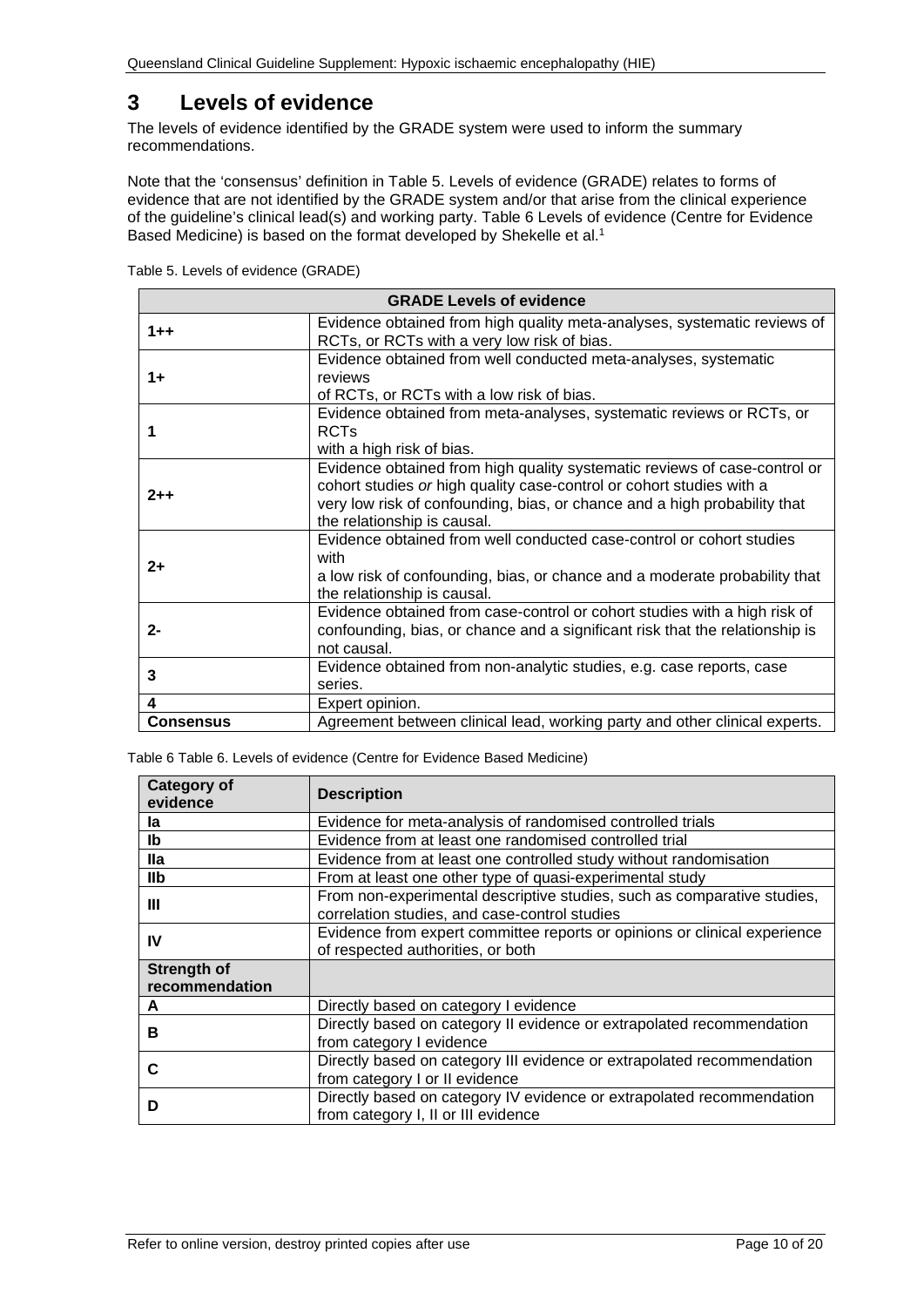#### <span id="page-10-0"></span>**3.1 Summary recommendations**

Summary recommendations and levels of evidence are outlined in Table 7 [Summary](#page-10-1)  [recommendations.](#page-10-1)

<span id="page-10-1"></span>

| Table 7 Summary recommendations |  |
|---------------------------------|--|
|---------------------------------|--|

|                | <b>Recommendations</b>                                                                                                                                                                                                                                                                                                                                           | <b>GRADE of evidence</b> |
|----------------|------------------------------------------------------------------------------------------------------------------------------------------------------------------------------------------------------------------------------------------------------------------------------------------------------------------------------------------------------------------|--------------------------|
| 1 <sub>1</sub> | Assess all babies at risk of neonatal encephalopathy for HIE                                                                                                                                                                                                                                                                                                     | Consensus                |
| 2.             | If baby has signs of encephalopathy discuss care and<br>management with neonatologist                                                                                                                                                                                                                                                                            | Consensus                |
|                | Infants $\geq$ 35 weeks GA with moderate-to-severe HIE who                                                                                                                                                                                                                                                                                                       |                          |
| 3.             | meet other inclusion criteria should be considered for<br>therapeutic hypothermia. <sup>2</sup>                                                                                                                                                                                                                                                                  | Grade B                  |
| 4.             | Therapeutic hypothermia is the standard of care for infants with<br>moderate-to-severe HIE who meet inclusion criteria. <sup>2</sup>                                                                                                                                                                                                                             | 1a                       |
| 5.             | If baby meets criteria commence therapeutic hypothermia<br>within 6 hours of birth                                                                                                                                                                                                                                                                               | Consensus                |
| 6.             | Monitor baby's core temperature during TH                                                                                                                                                                                                                                                                                                                        | Consensus                |
| 7.             | Therapeutic hypothermia should be continued for 72 hours,<br>with a target rectal (or oesophageal) temperature of 33 °C to<br>34 °C for whole body cooling <sup>2</sup>                                                                                                                                                                                          | A                        |
| 8.             | Rewarm baby over 12-16 hours at a rate of 0.5 °C every 2<br>hours                                                                                                                                                                                                                                                                                                | Consensus                |
| 9.             | Perform MRI at 7 days of life (or between 5 and 10)                                                                                                                                                                                                                                                                                                              | Consensus                |
| 10.            | Provide parents with verbal and written information about HIE<br>including resuscitation, incidence, consequences, treatment,<br>prognosis and outcomes                                                                                                                                                                                                          | Consensus                |
| 11.            | Refer all babies with HIE (mild, moderate or severe) for<br>neurodevelopmental follow-up and management<br>Follow-up of infants who received hypothermia to a minimum<br>of 2 years, but ideally until school age, in a neonatal<br>follow-up clinic, is recommended. Follow-up should be<br>in conjunction with care by a community paediatrician. <sup>2</sup> | B                        |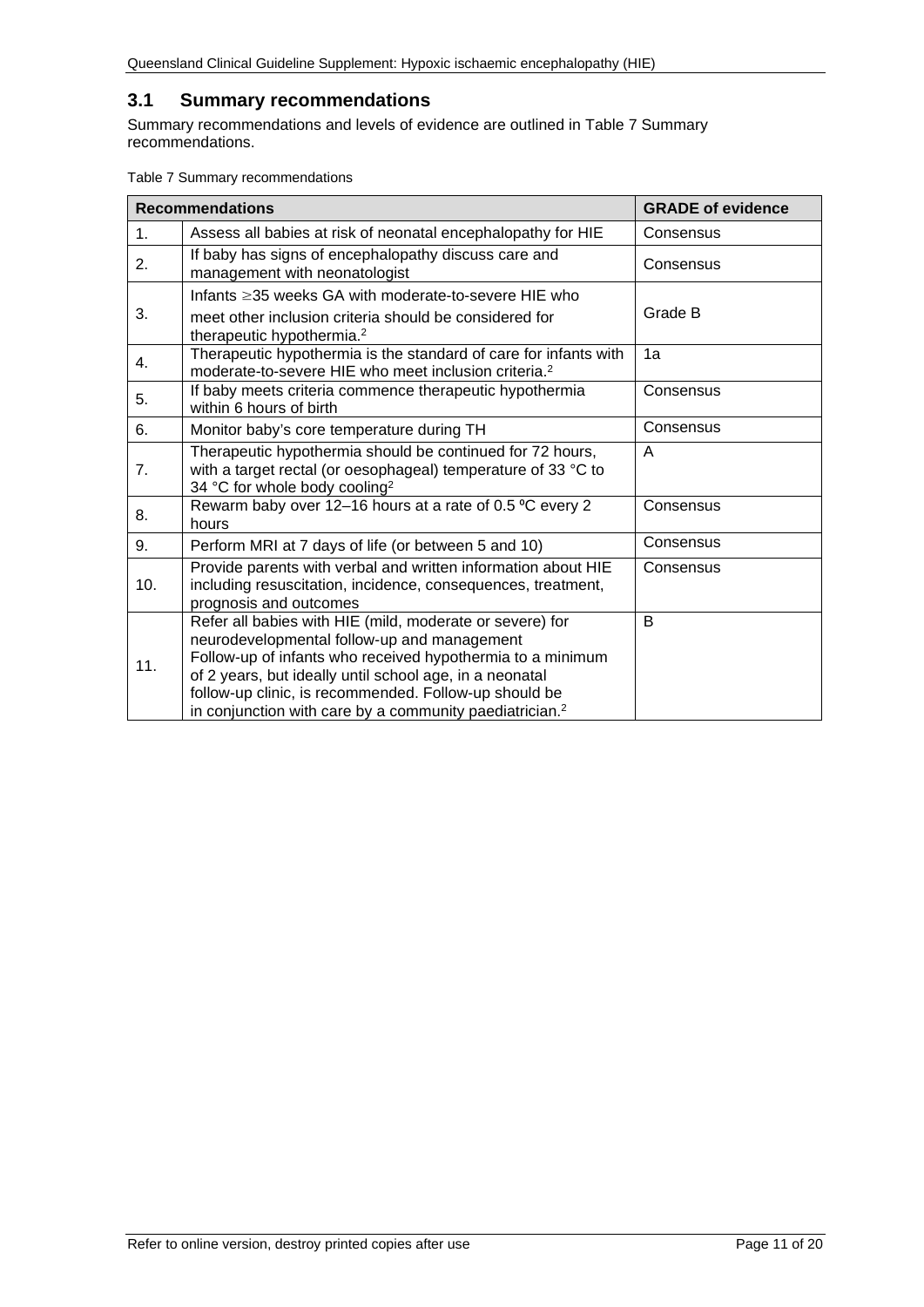# <span id="page-11-0"></span>**4 Implementation**

This guideline is applicable to all Queensland public and private maternity facilities. It can be downloaded in Portable Document Format (PDF) from [www.health.qld.gov.au/qcg](http://www.health.qld.gov.au/qcg)

#### <span id="page-11-1"></span>**4.1 Guideline resources**

The following guideline components are provided on the website as separate resources:

- Flowchart: Assessing baby for therapeutic hypothermia
- Flowchart: HIE clinical features, investigations and management
- Flowchart: Passive cooling
- Checklist: Therapeutic hypothermia
- Record: Assessment of encephalopathy severity
- Record: Sarnat and Sarnat staging of HIE
- Education resource: Hypoxic ischaemic encephalopathy (HIE)
- Knowledge assessment: Hypoxic ischaemic encephalopathy (HIE)
- Parent information: Hypoxic ischaemic encephalopathy (HIE)

#### <span id="page-11-2"></span>**4.2 Suggested resources**

During the development process stakeholders identified additional resources with potential to complement and enhance guideline implementation and application. The following resources have not been sourced or developed by QCG but are suggested as complimentary to the guideline:

• Local procedure to facilitate telehealth or other means of face time with baby in tertiary centre when mother is unable to transfer (to support guideline section 1.4 Communication)

#### <span id="page-11-3"></span>**4.3 Implementation measures**

Suggested activities to assist implementation of the quideline are outlined below.

#### <span id="page-11-4"></span>**4.3.1 Implications for implementation**

The following areas may have implications for local implementation of the guideline recommendations. It is suggested they be considered for successful guideline implementation.

- Economic considerations including opportunity costs
- Human resource requirements including clinician skill mix and scope of practice
- Clinician education and training
- Equipment and consumables purchase and maintenance
- Consumer acceptance
- Model of care and service delivery

#### <span id="page-11-5"></span>**4.3.2 QCG measures**

- Notify Chief Executive Officer and relevant stakeholders
- Monitor emerging new evidence to ensure guideline reflects contemporaneous practice
- Capture user feedback
- Record and manage change requests

#### <span id="page-11-6"></span>**4.3.3 Hospital and Health Service measures**

Initiate, promote and support local systems and processes to integrate the guideline into clinical practice, including:

- Hospital and Health Service (HHS) Executive endorse the guidelines and their use in the HHS and communicate this to staff
- Promote the introduction of the guideline to relevant health care professionals
- Support education and training opportunities relevant to the quideline and service capabilities
- Align clinical care with guideline recommendations
- Undertake relevant implementation activities as outlined in the *Guideline implementation checklist* available at [www.health.qld.gov.au/qcg](http://www.health.qld.gov.au/qcg)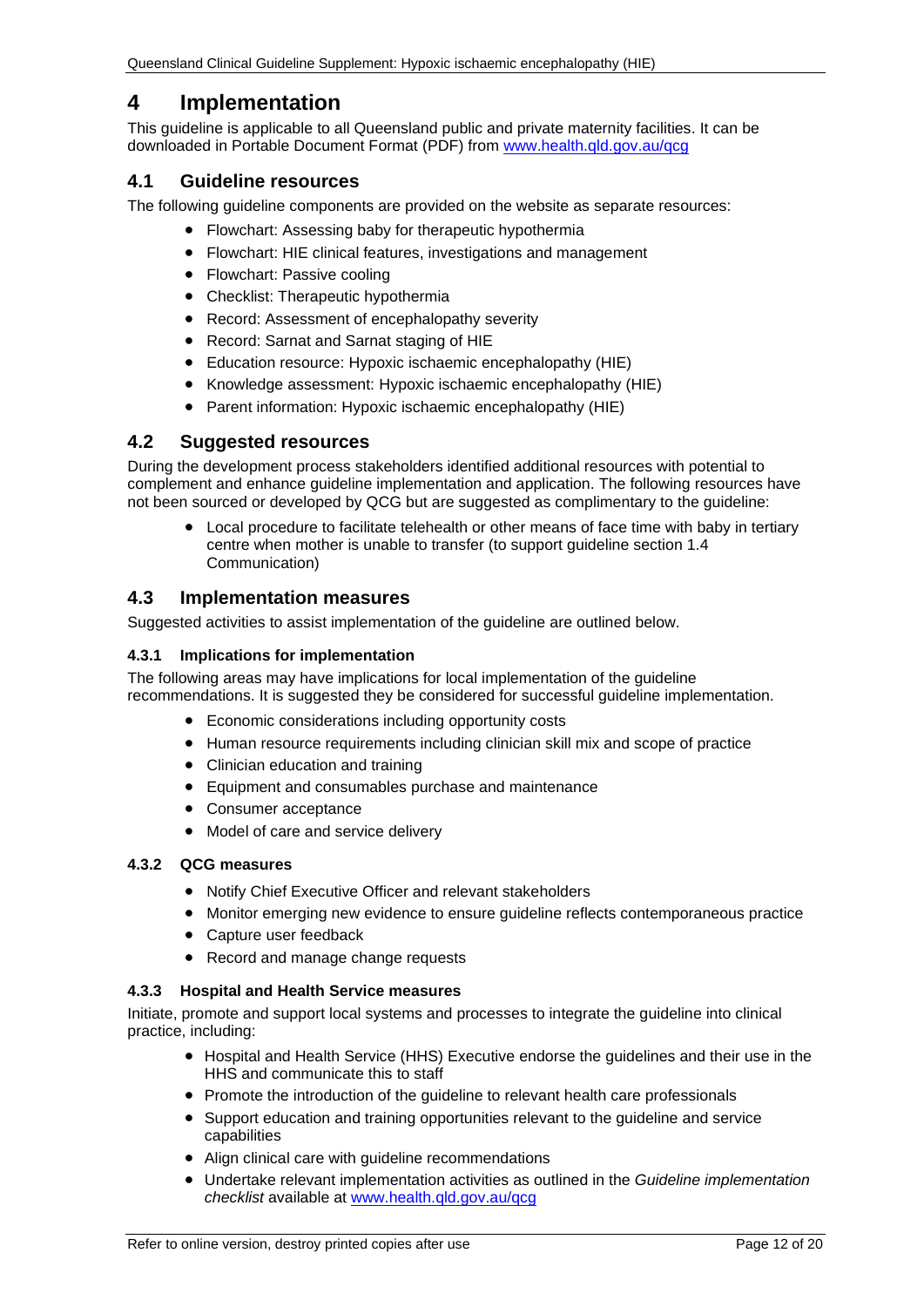#### <span id="page-12-0"></span>**4.4 Quality measures**

Auditing of guideline recommendations and content assists with identifying quality of care issues and provides evidence of compliance with the National Safety and Quality Health Service (NSQHS)Standards3 [Refer to Table 8. [NSQHS Standard 1\]](#page-12-2). Suggested audit and quality measures are identified in Table 9. [Clinical quality measures.](#page-12-3)

<span id="page-12-2"></span>Table 8. NSQHS Standard 1

| NSQHS Standard 1: Clinical governance         |                                                                                                                                                                                           |  |
|-----------------------------------------------|-------------------------------------------------------------------------------------------------------------------------------------------------------------------------------------------|--|
| <b>Clinical performance and effectiveness</b> |                                                                                                                                                                                           |  |
| Criterion 1.27:<br><b>Actions required:</b>   |                                                                                                                                                                                           |  |
| Evidence based care                           | Provide clinicians with ready access to best-practice<br>а.<br>guidelines, integrated care pathways, clinical pathways and<br>decision support tools relevant to their clinical practice  |  |
|                                               | Support clinicians to use the best available evidence,<br>b.<br>including relevant clinical care standards developed by the<br>Australian Commission on Safety and Quality in Health Care |  |

<span id="page-12-3"></span>The following clinical quality measures are suggested:

Table 9. Clinical quality measures

| <b>No</b>      | <b>Audit criteria</b>                                                                        | <b>Guideline section</b>                                 |
|----------------|----------------------------------------------------------------------------------------------|----------------------------------------------------------|
| 1.             | Baby assessed and identified as meeting criteria for TH                                      | 4.1 Criteria                                             |
| 2.             | Baby assessed and identified as having HIE                                                   | 3.3 HIE staging                                          |
| 3.             | Baby identified as meeting TH criteria commences within 6<br>hours of birth                  | 4 Therapeutic<br>hypothermia                             |
| 4.             | Baby having TH has core temperature measured                                                 | 4.3.2 Assessment and<br>monitoring<br>4.4.1 Cooling baby |
| 5.             | Baby having TH continues treatment for 72 hours from target<br>temperature before re-warming | 4.4.1 Cooling baby                                       |
| 6.             | Baby achieved and maintained target temperature of 33–34 °C                                  | 4.4.1 Cooling baby                                       |
| 7 <sub>1</sub> | Baby having TH was rewarmed over 12-16 hours                                                 | 4.4.3 Rewarming baby                                     |
| 8.             | Baby having TH had an MRI between day 5 and day 10 of life                                   | 6.2 Neuroimaging                                         |

#### <span id="page-12-1"></span>**4.5 Areas for future research**

During development the following areas where identified as having limited or poor quality evidence to inform clinical decision making. Further research in these areas may be useful.

- Identification of biomarkers to recognise babies with mild HIE who will develop significant brain injury
- Evaluation of the safety and efficacy of neuroprotective measures (e.g. therapeutic hypothermia) in mild HIE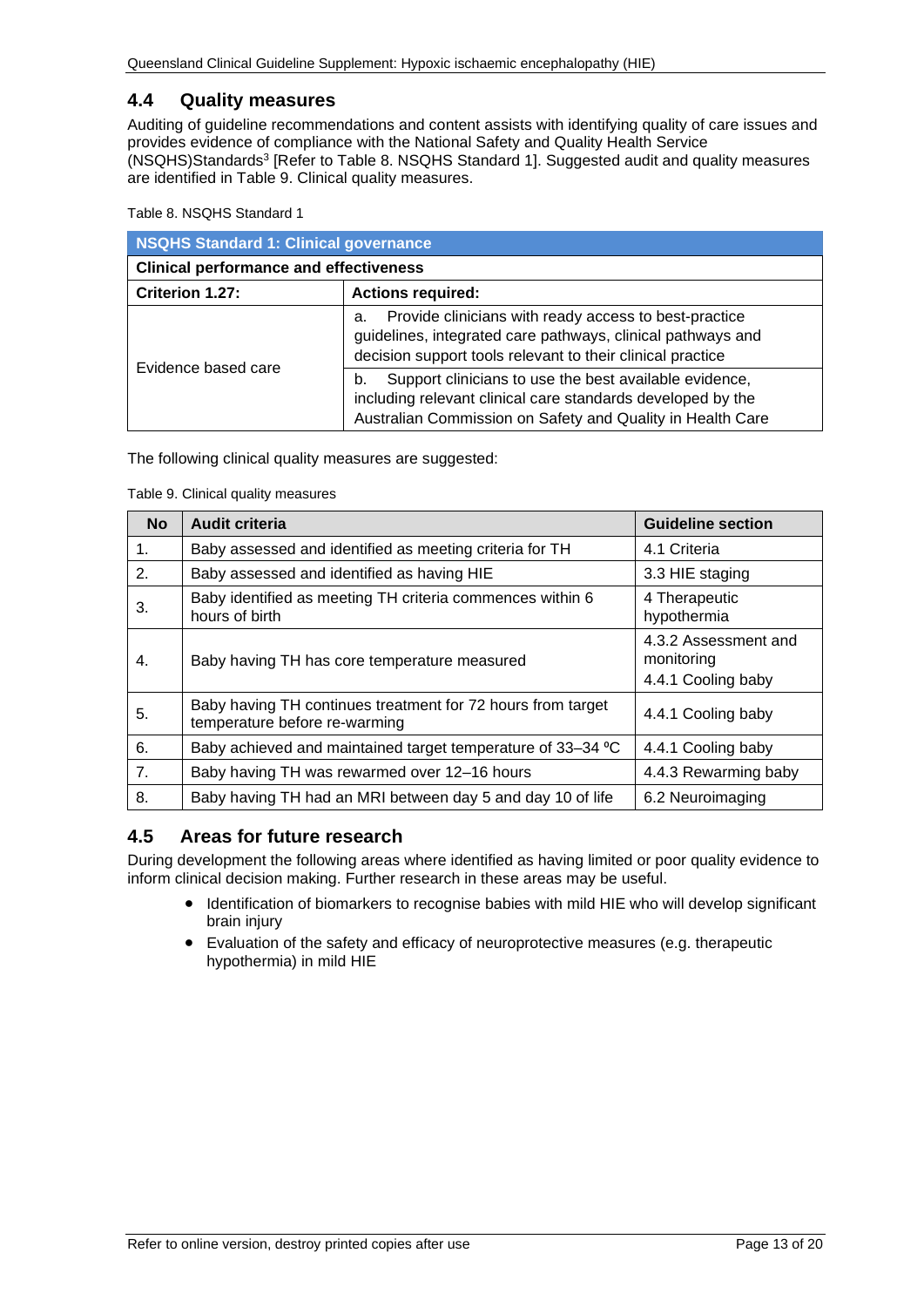### **4.6 Safety and quality**

In conjunction with the Queensland Clinical Guideline *Standard care4*, implementation of this guideline provides evidence of compliance with the National Safety and Quality Health Service Standards. 3

Table 10. NSQHS/EQuIPNational Criteria

<span id="page-13-1"></span><span id="page-13-0"></span>

| <b>NSQHS/EQuIPNational Criteria</b>                                                                                                                                                                                              | <b>Actions required</b>                                                                                                                                                                                                                                                                                                                                                                                                                                            | $\boxtimes$ Evidence of compliance                                                                                                                                                                                                                                                                                                                                                                                                                                                               |  |
|----------------------------------------------------------------------------------------------------------------------------------------------------------------------------------------------------------------------------------|--------------------------------------------------------------------------------------------------------------------------------------------------------------------------------------------------------------------------------------------------------------------------------------------------------------------------------------------------------------------------------------------------------------------------------------------------------------------|--------------------------------------------------------------------------------------------------------------------------------------------------------------------------------------------------------------------------------------------------------------------------------------------------------------------------------------------------------------------------------------------------------------------------------------------------------------------------------------------------|--|
| <b>NSQHS Standard 1: Clinical governance</b>                                                                                                                                                                                     |                                                                                                                                                                                                                                                                                                                                                                                                                                                                    |                                                                                                                                                                                                                                                                                                                                                                                                                                                                                                  |  |
| Patient safety and quality systems<br>Safety and quality systems are<br>integrated with governance processes<br>to enable organisations to actively<br>manage and improve the safety and<br>quality of health care for patients. | Diversity and high risk groups<br>1.15 The health service organisation:<br>a. Identifies the diversity of the consumers using its services<br>b. Identifies groups of patients using its services who are at higher<br>risk of harm<br>c. Incorporates information on the diversity of its consumers and<br>higher-risk groups into the planning and delivery of care                                                                                              | Assessment and care appropriate to the cohort of patients is<br>⊻<br>identified in the guideline<br>High risk groups are identified in the guideline<br>☑<br>The guideline is based on the best available evidence<br>☑                                                                                                                                                                                                                                                                          |  |
| <b>Clinical performance and</b><br>effectiveness<br>The workforce has the right<br>qualifications, skills and supervision to<br>provide safe, high-quality health care to<br>patients.                                           | Evidence based care<br>1.27 The health service organisation has processes that:<br>a. Provide clinicians with ready access to best-practice guidelines,<br>integrated care pathways, clinical pathways and decision support<br>tools relevant to their clinical practice<br>b. Support clinicians to use the best available evidence, including<br>relevant clinical care standards developed by the Australian<br>Commission on Safety and Quality in Health Care | ☑ Queensland Clinical Guidelines is funded by Queensland Health<br>to develop clinical guidelines relevant to the service line to guide<br>safe patient care across Queensland<br>The guideline provides evidence-based and best practice<br>☑<br>recommendations for care<br>☑<br>The guideline is endorsed for use in Queensland Health<br>facilities.<br>A desktop icon is available on every Queensland Health<br>☑<br>computer desktop to provide quick and easy access to the<br>quideline |  |
|                                                                                                                                                                                                                                  | Performance management<br>1.22 The health service organisation has valid and reliable<br>performance review processes that:<br>a. Require members of the workforce to regularly take part in a<br>review of their performance<br>b. Identify needs for training and development in safety and quality<br>c. Incorporate information on training requirements into the<br>organisation's training system                                                            | The guideline has accompanying educational resources to<br>☑<br>support ongoing safety and quality education for identified<br>professional and personal development. The resources are<br>freely available on the internet http://www.health.qld.gov.au/qcg                                                                                                                                                                                                                                     |  |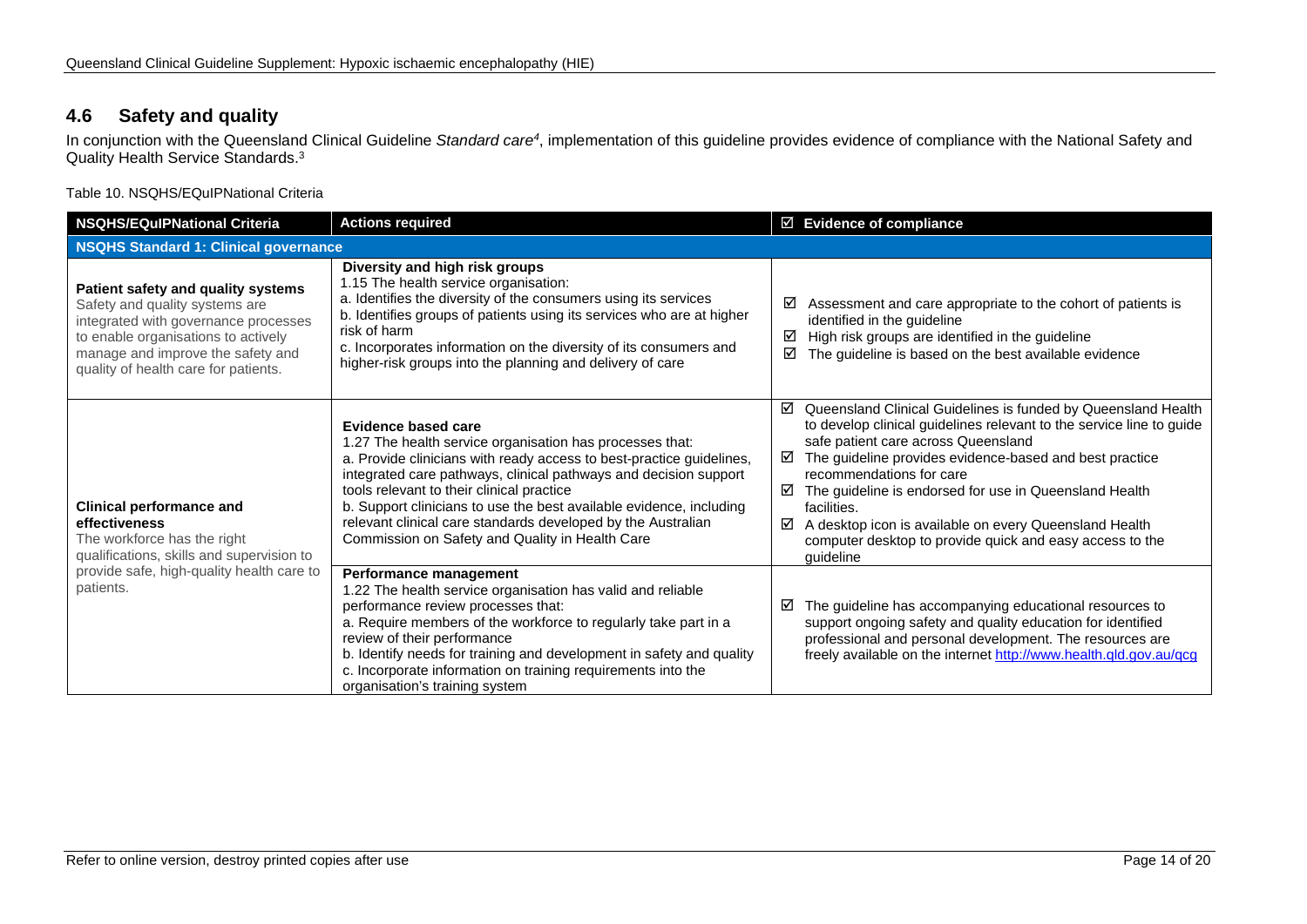| <b>NSQHS/EQuIPNational Criteria</b>                                                                                                                                                                                              | <b>Actions required</b>                                                                                                                                                                                                                                                                                                                                                                                                                                                                                                                                                                                                                                                                                                                                                                                                                                                                                                                                                                         | $\boxdot$ Evidence of compliance                                                                                                                                                                                                                                                                                                                                                                                                                                     |  |  |
|----------------------------------------------------------------------------------------------------------------------------------------------------------------------------------------------------------------------------------|-------------------------------------------------------------------------------------------------------------------------------------------------------------------------------------------------------------------------------------------------------------------------------------------------------------------------------------------------------------------------------------------------------------------------------------------------------------------------------------------------------------------------------------------------------------------------------------------------------------------------------------------------------------------------------------------------------------------------------------------------------------------------------------------------------------------------------------------------------------------------------------------------------------------------------------------------------------------------------------------------|----------------------------------------------------------------------------------------------------------------------------------------------------------------------------------------------------------------------------------------------------------------------------------------------------------------------------------------------------------------------------------------------------------------------------------------------------------------------|--|--|
| <b>NSQHS Standard 1: Clinical governance</b>                                                                                                                                                                                     |                                                                                                                                                                                                                                                                                                                                                                                                                                                                                                                                                                                                                                                                                                                                                                                                                                                                                                                                                                                                 |                                                                                                                                                                                                                                                                                                                                                                                                                                                                      |  |  |
| Patient safety and quality systems<br>Safety and quality systems are<br>integrated with governance processes<br>to enable organisations to actively<br>manage and improve the safety and<br>quality of health care for patients. | <b>Policies and procedures</b><br>1.7 The health service organisation uses a risk management<br>approach to:<br>a. Set out, review, and maintain the currency and effectiveness of,<br>policies, procedures and protocols<br>b. Monitor and take action to improve adherence to policies,<br>procedures and protocols<br>c. Review compliance with legislation, regulation and jurisdictional<br>requirements                                                                                                                                                                                                                                                                                                                                                                                                                                                                                                                                                                                   | $\boxtimes$ QCG has established processes to review and maintain all<br>guidelines and associated resources<br>☑ Change requests are managed to ensure currency of published<br>guidelines<br>$\boxtimes$ Implementation tools and checklist are provided to assist with<br>adherence to guidelines<br>Suggested audit criteria are provided in guideline supplement<br>☑<br>☑ The guidelines comply with legislation, regulation and<br>jurisdictional requirements |  |  |
| <b>NSQHS Standard 2: Partnering with Consumers</b>                                                                                                                                                                               |                                                                                                                                                                                                                                                                                                                                                                                                                                                                                                                                                                                                                                                                                                                                                                                                                                                                                                                                                                                                 |                                                                                                                                                                                                                                                                                                                                                                                                                                                                      |  |  |
| <b>Health literacy</b><br>Health service organisations<br>communicate with consumers in a way<br>that supports effective partnerships.                                                                                           | Communication that supports effective partnerships<br>2.8 The health service organisation uses communication<br>mechanisms that are tailored to the diversity of the consumers who<br>use its services and, where relevant, the diversity of the local<br>community<br>2.9 Where information for patients, carers, families and consumers<br>about health and health services is developed internally, the<br>organisation involves consumers in its development and review<br>2.10 The health service organisation supports clinicians to<br>communicate with patients, carers, families and consumers about<br>health and health care so that:<br>a. Information is provided in a way that meets the needs of patients,<br>carers, families and consumers<br>b. Information provided is easy to understand and use<br>c. The clinical needs of patients are addressed while they are in the<br>health service organisation<br>d. Information needs for ongoing care are provided on discharge | Consumer consultation was sought and obtained during the<br>⊻<br>development of the guideline. Refer to the acknowledgement<br>section of the guideline for details<br>Consumer information is developed to align with the guideline<br>☑<br>and included consumer involvement during development and<br>review<br>The consumer information was developed using plain English<br>☑<br>and with attention to literacy and ease of reading needs of the<br>consumer    |  |  |
| Partnering with consumers in<br>organisational design and<br>governance<br>Consumers are partners in the design<br>and governance of the organisation.                                                                           | Partnerships in healthcare governance planning, design,<br>measurement and evaluation<br>2.11 The health service organisation:<br>a. Involves consumers in partnerships in the governance of, and to<br>design, measure and evaluate, health care<br>b. Has processes so that the consumers involved in these<br>partnerships reflect the diversity of consumers who use the service<br>or, where relevant, the diversity of the local community<br>2.14 The health service organisation works in partnership with<br>consumers to incorporate their views and experiences into training<br>and education for the workforce                                                                                                                                                                                                                                                                                                                                                                     | $\boxtimes$ Consumers are members of guideline working parties<br>$\boxtimes$ The guideline is based on the best available evidence<br>$\boxtimes$ The guidelines and consumer information are endorsed by the<br>QCG and Queensland Statewide Maternity and Neonatal Clinical<br>Network Steering Committees which includes consumer<br>membership                                                                                                                  |  |  |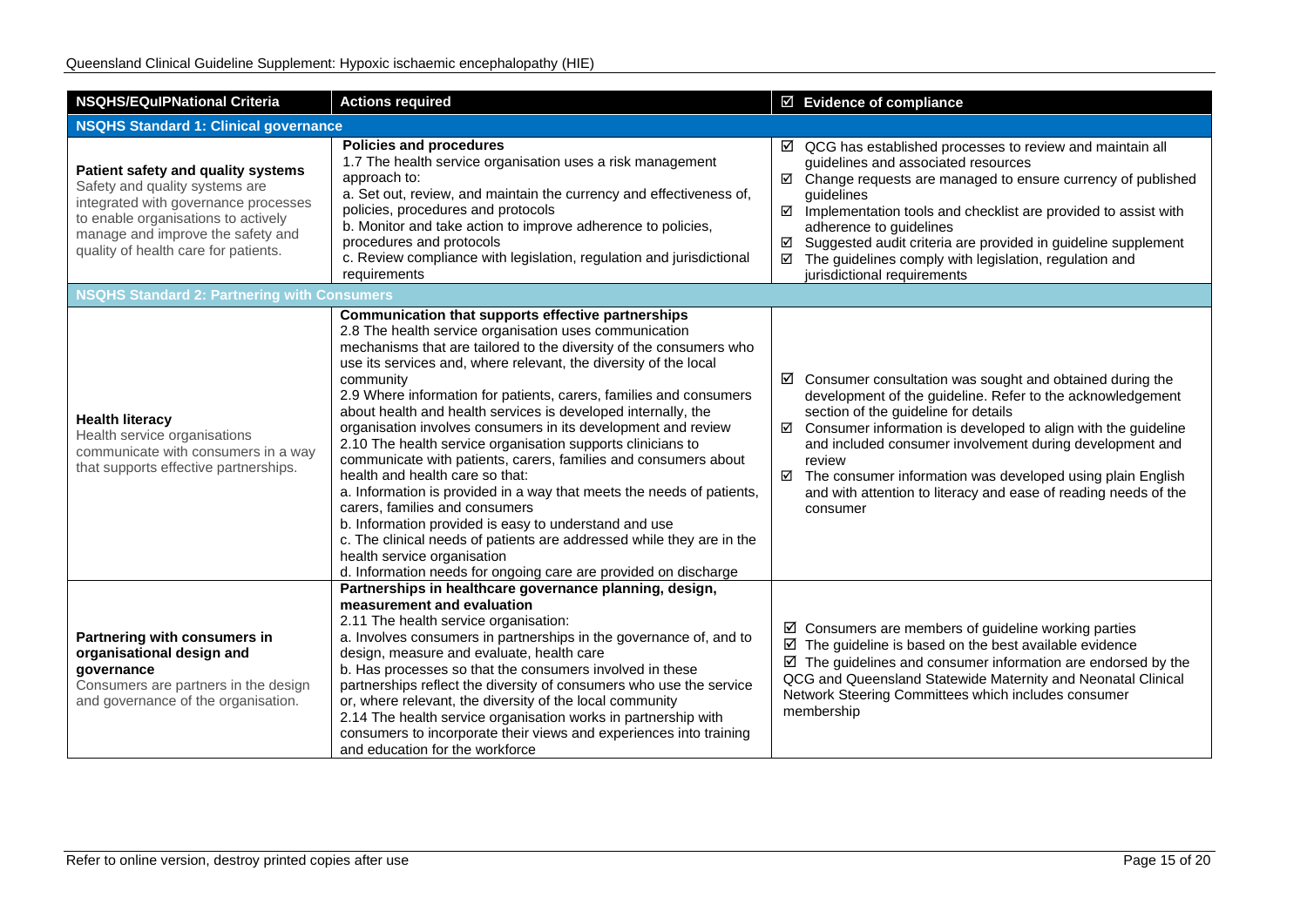| <b>NSQHS/EQulPNational Criteria</b>                                                                                                                                                                                                                                                                                        | <b>Actions required</b>                                                                                                                                                                                                                                                                                                                                                                                                                                                                                                                                                                                                              | $\boxtimes$ Evidence of compliance                                                                                                                                                                                                                                                                                                                                                                              |
|----------------------------------------------------------------------------------------------------------------------------------------------------------------------------------------------------------------------------------------------------------------------------------------------------------------------------|--------------------------------------------------------------------------------------------------------------------------------------------------------------------------------------------------------------------------------------------------------------------------------------------------------------------------------------------------------------------------------------------------------------------------------------------------------------------------------------------------------------------------------------------------------------------------------------------------------------------------------------|-----------------------------------------------------------------------------------------------------------------------------------------------------------------------------------------------------------------------------------------------------------------------------------------------------------------------------------------------------------------------------------------------------------------|
| <b>NSQHS Standard 4: Medication safety</b>                                                                                                                                                                                                                                                                                 |                                                                                                                                                                                                                                                                                                                                                                                                                                                                                                                                                                                                                                      |                                                                                                                                                                                                                                                                                                                                                                                                                 |
| <b>Clinical governance and quality</b><br>improvement to support medication<br>management<br>Organisation-wide systems are used to<br>support and promote safety for<br>procuring, supplying, storing,<br>compounding, manufacturing,<br>prescribing, dispensing, administering<br>and monitoring the effects of medicines | Integrating clinical governance<br>4.1 Clinicians use the safety and quality systems from the Clinical<br>Governance Standard when:<br>a. Implementing policies and procedures for medication<br>management<br>b. Managing risks associated with medication management<br>c. Identifying training requirements for medication management                                                                                                                                                                                                                                                                                             | The guideline provides current evidence based<br>☑<br>recommendations about medication                                                                                                                                                                                                                                                                                                                          |
| NSQHS Standard 5: Comprehensive care                                                                                                                                                                                                                                                                                       |                                                                                                                                                                                                                                                                                                                                                                                                                                                                                                                                                                                                                                      |                                                                                                                                                                                                                                                                                                                                                                                                                 |
| <b>Clinical governance and quality</b><br>improvement to support<br>comprehensive care<br>Systems are in place to support<br>clinicians to deliver comprehensive care                                                                                                                                                      | Integrating clinical governance<br>5.1 Clinicians use the safety and quality systems from the Clinical<br>Governance Standard when:<br>a. Implementing policies and procedures for comprehensive care<br>b. Managing risks associated with comprehensive care<br>c. Identifying training requirements to deliver comprehensive care<br><b>Partnering with consumers</b><br>5.3 Clinicians use organisational processes from the Partnering with<br>Consumers Standard when providing comprehensive care to:<br>a. Actively involve patients in their own care<br>b. Meet the patient's information needs<br>c. Share decision-making | The guideline has accompanying educational resources to<br>☑<br>support ongoing safety and quality education for identified<br>professional and personal development. The resources are<br>freely available on the internet http://www.health.qld.gov.au/qcg<br>The guideline provides evidence-based and best practice<br>recommendations for care<br>Consumer information is developed for the guideline<br>☑ |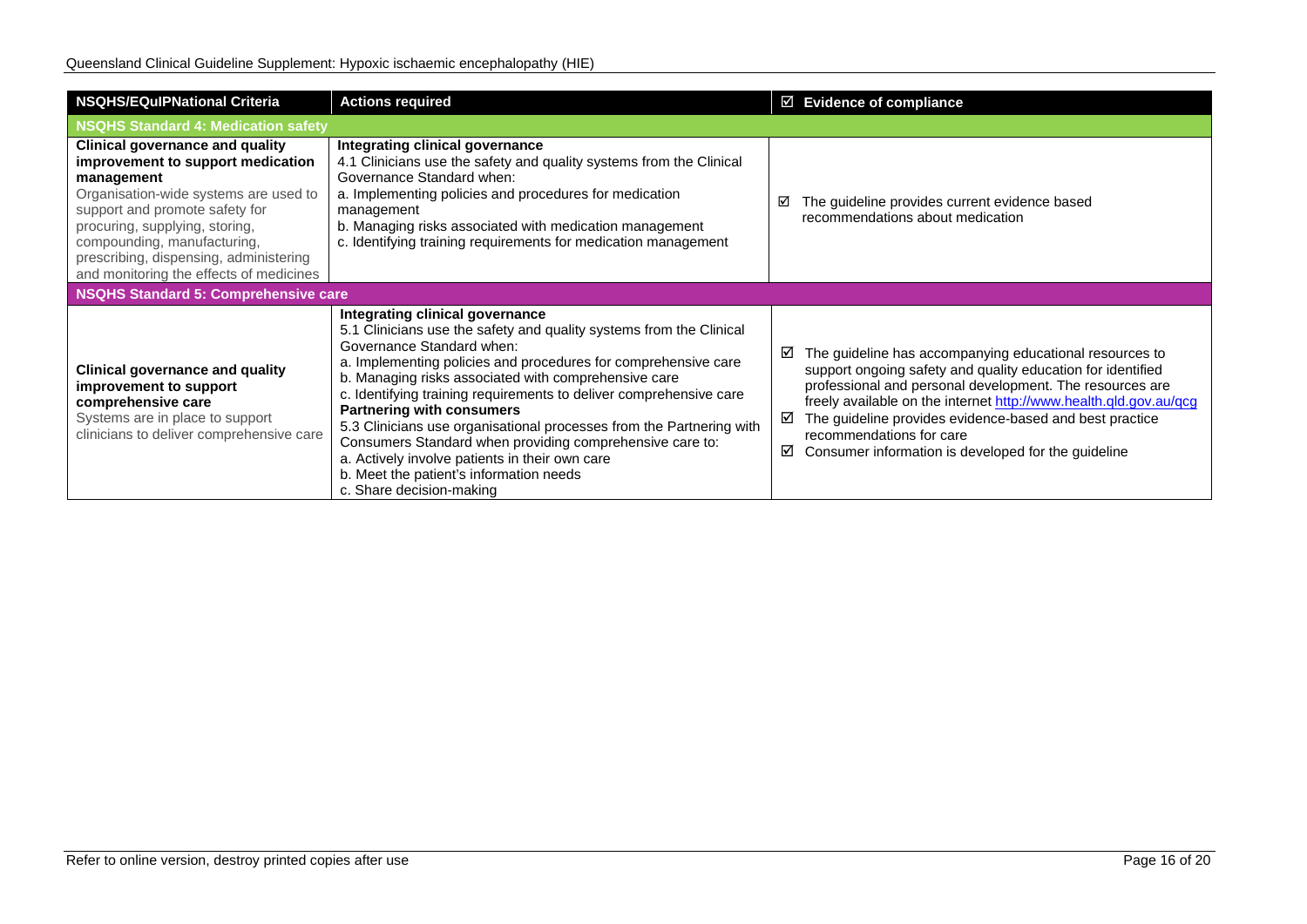| <b>NSQHS/EQulPNational Criteria</b>                                                                                                                                                                                                           | <b>Actions required</b>                                                                                                                                                                                                                                                                                                                                                                                                                                                                                                                                                                                                                                                                                                                                                                                                                                                                                                                                                                                                                                                                                                                                                                                                                                                                            | $\boxtimes$ Evidence of compliance                                                                                                                                                                                                                                                                                                                                                                                                                                                             |  |  |
|-----------------------------------------------------------------------------------------------------------------------------------------------------------------------------------------------------------------------------------------------|----------------------------------------------------------------------------------------------------------------------------------------------------------------------------------------------------------------------------------------------------------------------------------------------------------------------------------------------------------------------------------------------------------------------------------------------------------------------------------------------------------------------------------------------------------------------------------------------------------------------------------------------------------------------------------------------------------------------------------------------------------------------------------------------------------------------------------------------------------------------------------------------------------------------------------------------------------------------------------------------------------------------------------------------------------------------------------------------------------------------------------------------------------------------------------------------------------------------------------------------------------------------------------------------------|------------------------------------------------------------------------------------------------------------------------------------------------------------------------------------------------------------------------------------------------------------------------------------------------------------------------------------------------------------------------------------------------------------------------------------------------------------------------------------------------|--|--|
| NSQHS Standard 6: Communicating for safety                                                                                                                                                                                                    |                                                                                                                                                                                                                                                                                                                                                                                                                                                                                                                                                                                                                                                                                                                                                                                                                                                                                                                                                                                                                                                                                                                                                                                                                                                                                                    |                                                                                                                                                                                                                                                                                                                                                                                                                                                                                                |  |  |
| <b>Clinical governance and quality</b><br>improvement to support effective<br>communication<br>Systems are in place for effective and<br>coordinated communication that<br>supports the delivery of continuous and<br>safe care for patients. | Integrating clinical governance<br>6.1 Clinicians use the safety and quality systems from the Clinical<br>Governance Standard when:<br>a. Implementing policies and procedures to support effective clinical<br>communication<br>b. Managing risks associated with clinical communication<br>c. Identifying training requirements for effective and coordinated<br>clinical communication<br><b>Partnering with consumers</b><br>6.3 Clinicians use organisational processes from the Partnering with<br>Consumers Standard to effectively communicate with patients,<br>carers and families during high-risk situations to:<br>a. Actively involve patients in their own care<br>b. Meet the patient's information needs<br>c. Share decision-making<br>Organisational processes to support effective communication<br>6.4 The health service organisation has clinical communications<br>processes to support effective communication when:<br>a. Identification and procedure matching should occur<br>b. All or part of a patient's care is transferred within the organisation,<br>between multidisciplinary teams, between clinicians or between<br>organisations; and on discharge<br>c. Critical information about a patient's care, including information on<br>risks, emerges or changes | ☑<br>Requirements for effective clinical communication by clinicians<br>are identified<br>$\boxtimes$ The guideline provides evidence-based and best practice<br>recommendations for communication between clinicians<br>The guideline provides evidence-based and best practice<br>☑<br>recommendations for communication with patients, carers and<br>families<br>☑<br>The guideline provides evidence-based and best practice<br>recommendations for discharge planning and follow -up care |  |  |
| <b>Communication of critical</b><br>information<br>Systems to effectively communicate<br>critical information and risks when they<br>emerge or change are used to ensure<br>safe patient care.                                                | <b>Communicating critical information</b><br>6.9 Clinicians and multidisciplinary teams use clinical<br>communication processes to effectively communicate critical<br>information, alerts and risks, in a timely way, when they emerge or<br>change to:<br>a. Clinicians who can make decisions about care<br>b. Patients, carers and families, in accordance with the wishes of the<br>patient<br>6.10 The health service organisation ensures that there are<br>communication processes for patients, carers and families to directly<br>communicate critical information and risks about care to clinicians                                                                                                                                                                                                                                                                                                                                                                                                                                                                                                                                                                                                                                                                                    | $\boxtimes$ Requirements for effective clinical communication of critical<br>information are identified<br>$\boxtimes$ Requirements for escalation of care are identified                                                                                                                                                                                                                                                                                                                      |  |  |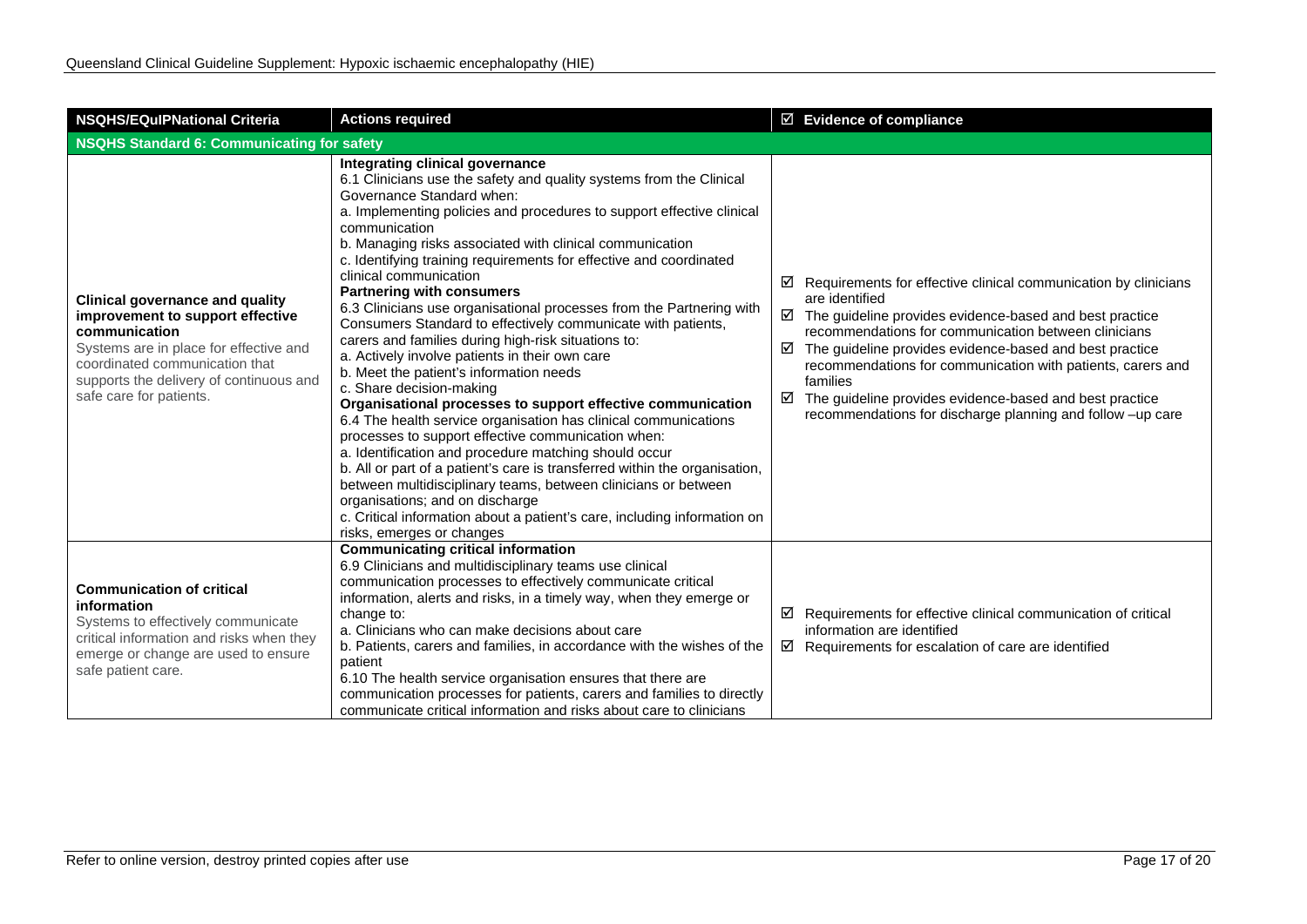| <b>NSQHS/EQulPNational Criteria</b>                                                                                                                                                          | <b>Actions required</b>                                                                                                                                                                                                                                                                                                                                                                                                                                                                                                                                                                                                                                                                                                                                                                                                                                                                                                                                                                             | ☑ Evidence of compliance                                                                                                                                                              |  |
|----------------------------------------------------------------------------------------------------------------------------------------------------------------------------------------------|-----------------------------------------------------------------------------------------------------------------------------------------------------------------------------------------------------------------------------------------------------------------------------------------------------------------------------------------------------------------------------------------------------------------------------------------------------------------------------------------------------------------------------------------------------------------------------------------------------------------------------------------------------------------------------------------------------------------------------------------------------------------------------------------------------------------------------------------------------------------------------------------------------------------------------------------------------------------------------------------------------|---------------------------------------------------------------------------------------------------------------------------------------------------------------------------------------|--|
| NSQHS Standard 6: Communicating for safety (continued)                                                                                                                                       |                                                                                                                                                                                                                                                                                                                                                                                                                                                                                                                                                                                                                                                                                                                                                                                                                                                                                                                                                                                                     |                                                                                                                                                                                       |  |
| <b>Correct identification and procedure</b><br>matching<br>Systems to maintain the identity of the<br>patient are used to ensure that the<br>patient receives the care intended for<br>them. | Correct identification and procedure matching<br>6.5 The health service organisation:<br>a. Defines approved identifiers for patients according to best-<br>practice guidelines<br>b. Requires at least three approved identifiers on registration and<br>admission; when care, medication, therapy and other services are<br>provided; and when clinical handover, transfer or discharge<br>documentation is generated                                                                                                                                                                                                                                                                                                                                                                                                                                                                                                                                                                             | Requirements for safe and for correct patient identification are<br>⊻<br>identified                                                                                                   |  |
| <b>Communicating at clinical handover</b><br>Processes for structured clinical<br>handover are used to effectively<br>communicate about the health care of<br>patients.                      | <b>Clinical handover</b><br>6.7 The health service organisation, in collaboration with clinicians,<br>defines the:<br>a. Minimum information content to be communicated at clinical<br>handover, based on best-practice guidelines<br>b. Risks relevant to the service context and the particular needs of<br>patients, carers and families<br>c. Clinicians who are involved in the clinical handover<br>6.8 Clinicians use structured clinical handover processes that<br>include:<br>a. Preparing and scheduling clinical handover<br>b. Having the relevant information at clinical handover<br>c. Organising relevant clinicians and others to participate in clinical<br>handover<br>d. Being aware of the patient's goals and preferences<br>e. Supporting patients, carers and families to be involved in clinical<br>handover, in accordance with the wishes of the patient<br>f. Ensuring that clinical handover results in the transfer of<br>responsibility and accountability for care | The guideline acknowledges the need for local protocols to<br>☑<br>support transfer of information, professional responsibility and<br>accountability for some or all aspects of care |  |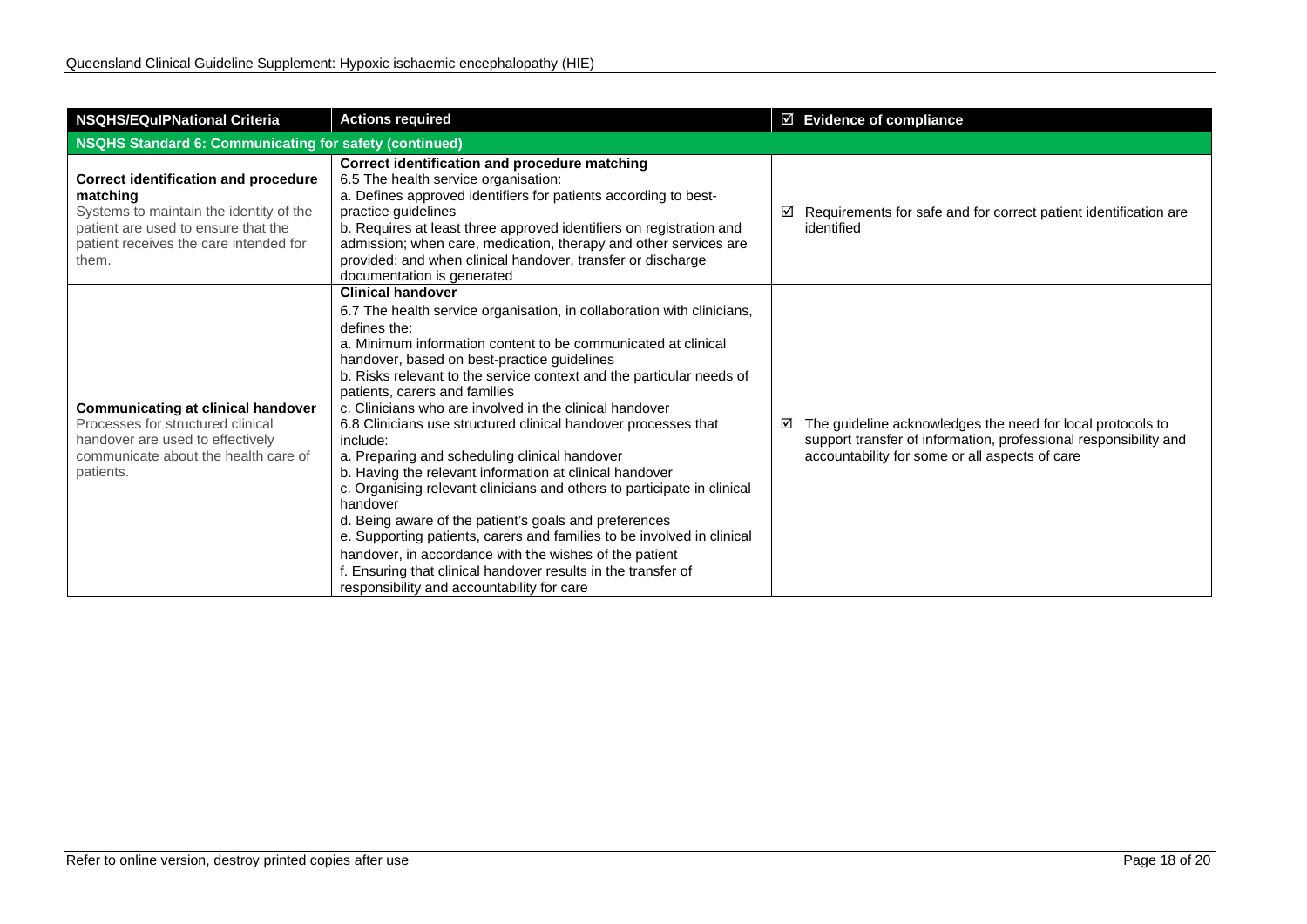| <b>NSQHS/EQuIPNational Criteria</b>                                                                                                                                                                                                                                                                | <b>Actions required</b>                                                                                                                                                                                                                                                                                                                                                                                                                                                                                                                                                                                                                                                                                                                                                                                                                                                                                                                                                                                                                                                                                                                                                                                                              | $\boxtimes$ Evidence of compliance                                                                                                                                                                                                                                                         |  |  |
|----------------------------------------------------------------------------------------------------------------------------------------------------------------------------------------------------------------------------------------------------------------------------------------------------|--------------------------------------------------------------------------------------------------------------------------------------------------------------------------------------------------------------------------------------------------------------------------------------------------------------------------------------------------------------------------------------------------------------------------------------------------------------------------------------------------------------------------------------------------------------------------------------------------------------------------------------------------------------------------------------------------------------------------------------------------------------------------------------------------------------------------------------------------------------------------------------------------------------------------------------------------------------------------------------------------------------------------------------------------------------------------------------------------------------------------------------------------------------------------------------------------------------------------------------|--------------------------------------------------------------------------------------------------------------------------------------------------------------------------------------------------------------------------------------------------------------------------------------------|--|--|
| NSQHS Standard 8: Recognising and responding to acute deterioration                                                                                                                                                                                                                                |                                                                                                                                                                                                                                                                                                                                                                                                                                                                                                                                                                                                                                                                                                                                                                                                                                                                                                                                                                                                                                                                                                                                                                                                                                      |                                                                                                                                                                                                                                                                                            |  |  |
| <b>Clinical governance and quality</b><br>improvement to support recognition<br>and response systems<br>Organisation-wide systems are used to<br>support and promote detection and<br>recognition of acute deterioration, and<br>the response to patients whose<br>condition acutely deteriorates. | Integrating clinical governance<br>8.1 Clinicians use the safety and quality systems from the Clinical<br>Governance Standard when:<br>a. Implementing policies and procedures for recognising and<br>responding to acute deterioration<br>b. Managing risks associated with recognising and responding to<br>acute deterioration<br>c. Identifying training requirements for recognising and responding<br>to acute deterioration<br><b>Partnering with consumers</b><br>8.3 Clinicians use organisational processes from the Partnering with<br>Consumers Standard when recognising and responding to acute<br>deterioration to:<br>a. Actively involve patients in their own care<br>b. Meet the patient's information needs<br>c. Share decision-making<br>Recognising acute deterioration<br>8.4 The health service organisation has processes for clinicians to<br>detect acute physiological deterioration that require clinicians to:<br>a. Document individualised vital sign monitoring plans<br>b. Monitor patients as required by their individualised monitoring<br>plan<br>c. Graphically document and track changes in agreed observations<br>to detect acute deterioration over time, as appropriate for the patient | The guideline is consistent with National Consensus statements<br>⊻<br>recommendations<br>The guideline recommends use of tools consistent with the<br>☑<br>principles of recognising and responding to clinical deterioration<br>Consumer information is developed for the guideline<br>☑ |  |  |